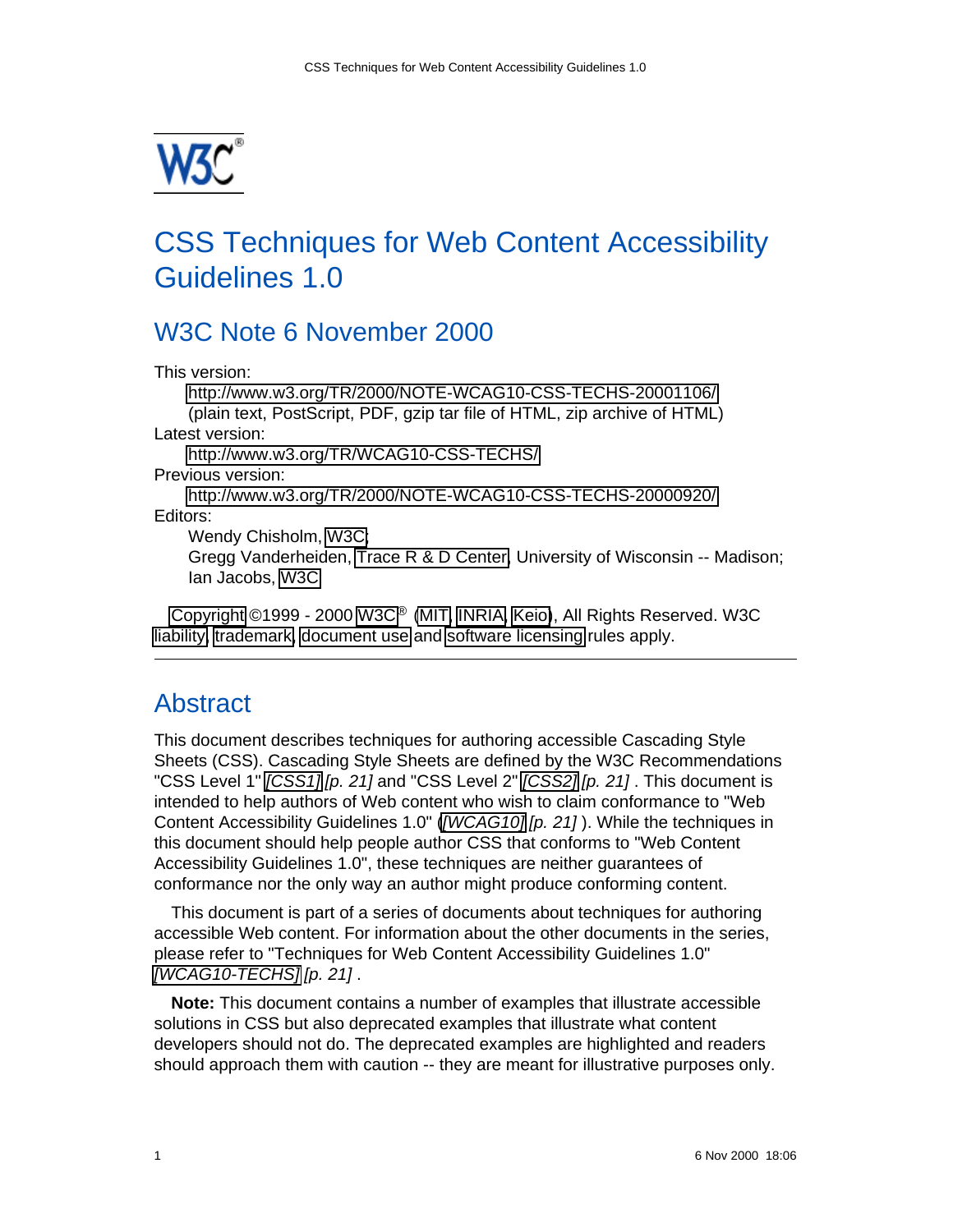## <span id="page-1-0"></span>Status of this document

This version has been published to correct some broken links in the previous version.

The 6 November 2000 version of this document is a Note in a series of Notes produced and endorsed by the [Web Content Accessibility Guidelines Working Group](http://www.w3.org/WAI/GL/) (WCAG WG). This Note has not been reviewed or endorsed by W3C Members. The series of documents supersedes the single document [5 May 1999 W3C Note](http://www.w3.org/TR/1999/WAI-WEBCONTENT-TECHS-19990505/) [Techniques for Web Content Accessibility Guidelines 1.0.](http://www.w3.org/TR/1999/WAI-WEBCONTENT-TECHS-19990505/) The topics from the earlier document have been separated into technology-specific documents that may evolve independently. Smaller technology-specific documents allow authors to focus on a particular technology.

While the "Web Content Accessibility Guidelines 1.0" Recommendation [\[WCAG10\]](#page-20-1) [p. 21] is a stable document, this series of companion documents is expected to evolve as technologies change and content developers discover more effective techniques for designing accessible Web content.

The [history of changes to the series of documents](http://www.w3.org/WAI/GL/wai-gl-techniques-changes.html) as well as the [list of open and](http://www.w3.org/WAI/GL/wai-gl-tech-issues.html) [closed issues](http://www.w3.org/WAI/GL/wai-gl-tech-issues.html) are available. Readers are encouraged to comment on the document and propose resolutions to current issues. Please send detailed comments on this document to the Working Group at w3c-wai-gl@w3.org; [public archives](http://lists.w3.org/Archives/Public/w3c-wai-gl/) are available.

The English version of this specification is the only normative version. [Translations](http://www.w3.org/WAI/GL/WAI-WEBCONTENT-TRANSLATIONS) [of this document](http://www.w3.org/WAI/GL/WAI-WEBCONTENT-TRANSLATIONS) may be available.

The list of known errors in this document is available at ["Errata in Web Content](http://www.w3.org/WAI/GL/WAI-WEBCONTENT-ERRATA) [Accessibility Guidelines.](http://www.w3.org/WAI/GL/WAI-WEBCONTENT-ERRATA)" Please report errors in this document to wai-wcag-editor@w3.org.

The [Web Accessibility Initiative \(WAI\)](http://www.w3.org/WAI/) of the World Wide Web Consortium (W3C) makes available a variety of resources on Web accessibility. WAI Accessibility Guidelines are produced as part of the [WAI Technical Activity.](http://www.w3.org/WAI/Technical/Activity) The goals of the Web Content Accessibility Guidelines Working Group are described in [the charter.](http://www.w3.org/WAI/GL/new-charter-2000.html)

A list of [current W3C Recommendations and other technical documents](http://www.w3.org/TR/) is available.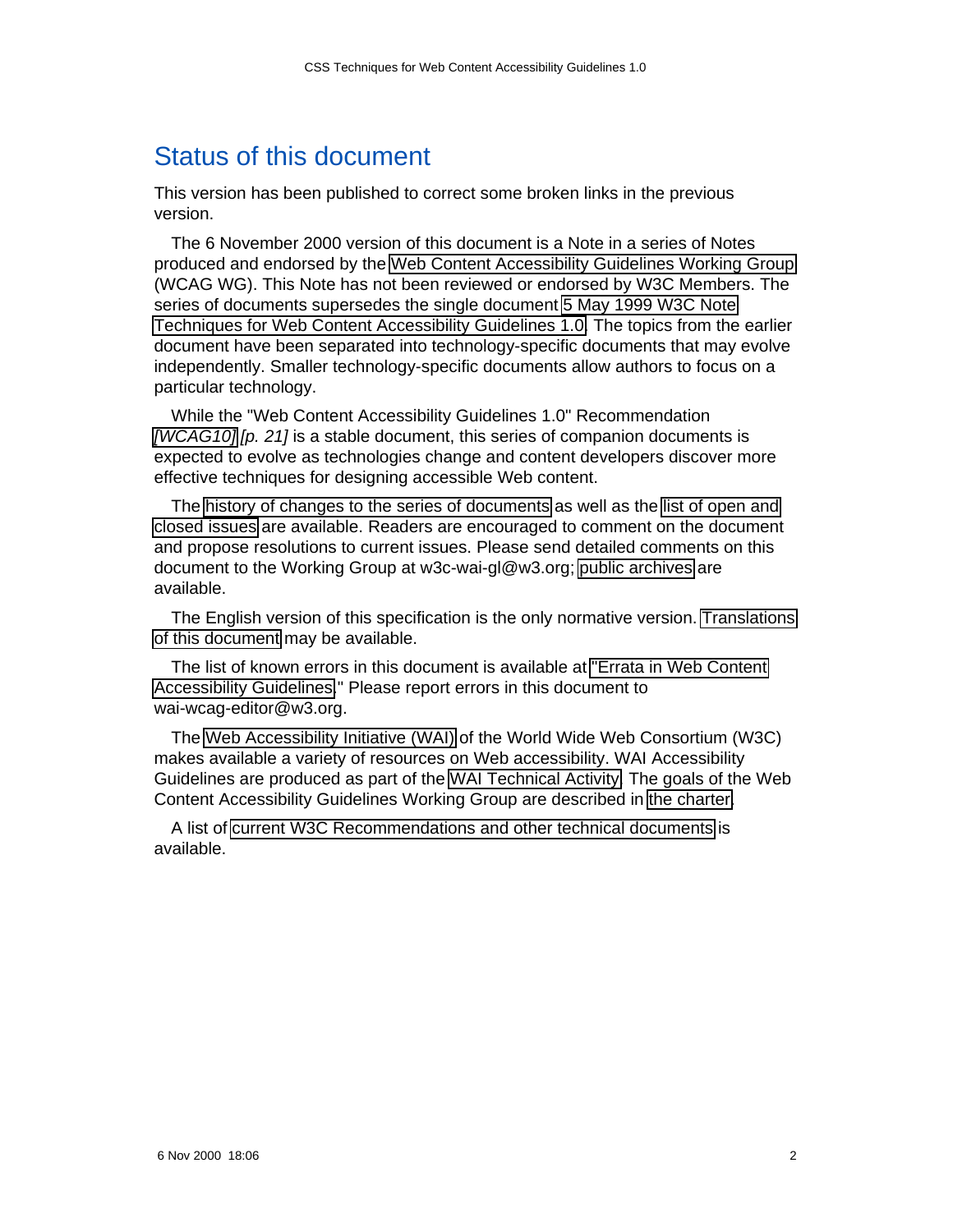# Table of Contents

| Abstract                                                                                                       |                                                     |                            |                           |                                     |                                   |                                              |                             |               |                           |              |  |  |               | $\cdot$ 1 |
|----------------------------------------------------------------------------------------------------------------|-----------------------------------------------------|----------------------------|---------------------------|-------------------------------------|-----------------------------------|----------------------------------------------|-----------------------------|---------------|---------------------------|--------------|--|--|---------------|-----------|
| Status of this document .                                                                                      |                                                     |                            |                           |                                     |                                   |                                              |                             |               |                           |              |  |  |               | .2        |
| 1 Decrease maintenance and increase consistency                                                                |                                                     |                            |                           |                                     |                                   |                                              |                             |               |                           |              |  |  | $\mathcal{A}$ |           |
| 2 User override of styles.                                                                                     |                                                     |                            |                           |                                     | and the company of the company of |                                              |                             |               |                           |              |  |  |               | .4        |
| 3 Units of measure<br>$\sim$ 10 $\pm$<br>$\sim$                                                                |                                                     |                            |                           | and the contract of the contract of | $\sim 100$                        |                                              | $\mathcal{L}$<br>$\sim 100$ |               | $\mathbf{r}$              |              |  |  |               | .5        |
| 4 Generated content                                                                                            | ÷.                                                  | $\mathcal{L}^{\text{max}}$ | $\mathbf{r}$              |                                     |                                   |                                              |                             |               |                           |              |  |  |               | .6        |
| 5 Fonts                                                                                                        |                                                     |                            |                           |                                     |                                   |                                              |                             |               |                           |              |  |  |               | $\cdot$ 7 |
| 6 Text style effects                                                                                           |                                                     |                            |                           |                                     | and the state of the state of     | $\sim 10$                                    |                             |               |                           |              |  |  |               | .8        |
| 7 Text instead of images and a series of the series of the series of the series of the series of the series of |                                                     |                            |                           |                                     |                                   | $\sim 10$                                    | $\sim 10$                   |               |                           |              |  |  |               | .8        |
| 8 Text formatting and position                                                                                 |                                                     |                            | $\mathbf{r} = \mathbf{r}$ | $\mathcal{L}$                       | ä,                                |                                              | t,                          | $\sim$        |                           |              |  |  |               | .9        |
| 9 Colors<br>and the company of the company                                                                     |                                                     |                            |                           |                                     |                                   |                                              |                             |               |                           |              |  |  |               | 10        |
| 9.1 Color Contrast                                                                                             |                                                     |                            |                           |                                     |                                   |                                              |                             |               |                           |              |  |  |               | 10        |
| 9.2 Ensuring information is not in color alone.                                                                |                                                     |                            |                           |                                     |                                   |                                              |                             |               |                           |              |  |  |               | 10        |
| 10 Providing contextual clues in HTML lists                                                                    |                                                     |                            |                           |                                     |                                   |                                              |                             |               | L.                        |              |  |  |               | 11        |
| 11 Layout, positioning, layering, and alignment                                                                |                                                     |                            |                           |                                     |                                   |                                              | $\mathbf{L} = \mathbf{L}$   |               |                           | t.           |  |  |               | 12        |
| 11.1 If you must use images as spacers                                                                         |                                                     |                            |                           |                                     |                                   |                                              |                             |               |                           |              |  |  |               | 13        |
| 12 Rules and borders                                                                                           | the contract of the contract of the contract of the |                            |                           |                                     |                                   |                                              |                             |               |                           |              |  |  |               | 14        |
| 13 Using style sheet positioning and markup to transform gracefully                                            |                                                     |                            |                           |                                     |                                   |                                              |                             |               |                           |              |  |  |               | 15        |
| 14 Creating movement with style sheets and scripts .                                                           |                                                     |                            |                           |                                     |                                   |                                              |                             | $\sim 10$     | $\sim 10$                 |              |  |  |               | 19        |
|                                                                                                                |                                                     |                            |                           |                                     |                                   |                                              |                             |               |                           |              |  |  |               | 19        |
| 16 Access to alternative representations of content                                                            |                                                     |                            |                           |                                     |                                   |                                              |                             |               |                           |              |  |  |               | 20        |
| 17 Media types.                                                                                                | and a straightful control of the                    |                            |                           |                                     |                                   |                                              |                             |               |                           |              |  |  |               | 20        |
| 18 References                                                                                                  | t.                                                  |                            |                           | $\mathbf{r}$                        | $\mathbf{r} = \mathbf{r}$         | $\sim 10$                                    |                             |               |                           |              |  |  |               | 21        |
| 19 Resources<br>and a state                                                                                    |                                                     |                            |                           |                                     | and a strong control of the       |                                              |                             |               |                           |              |  |  |               | 21        |
| 19.1 Other guidelines                                                                                          |                                                     |                            |                           |                                     |                                   |                                              |                             |               | $\mathbf{r} = \mathbf{r}$ |              |  |  |               | 21        |
| 19.2 Accessibility resources                                                                                   |                                                     |                            |                           |                                     |                                   | and the control of                           | $\mathbf{r}$<br>$\sim 10$   |               | <b>Contractor</b>         |              |  |  |               | 21        |
| 20 Acknowledgments                                                                                             |                                                     |                            |                           |                                     |                                   | $\mathbf{r} = \mathbf{r} \cdot \mathbf{r}$ . | $\mathbf{r}$                | $\sim$ $\sim$ | $\mathbf{r}^{\prime}$     | $\mathbf{r}$ |  |  |               | 22        |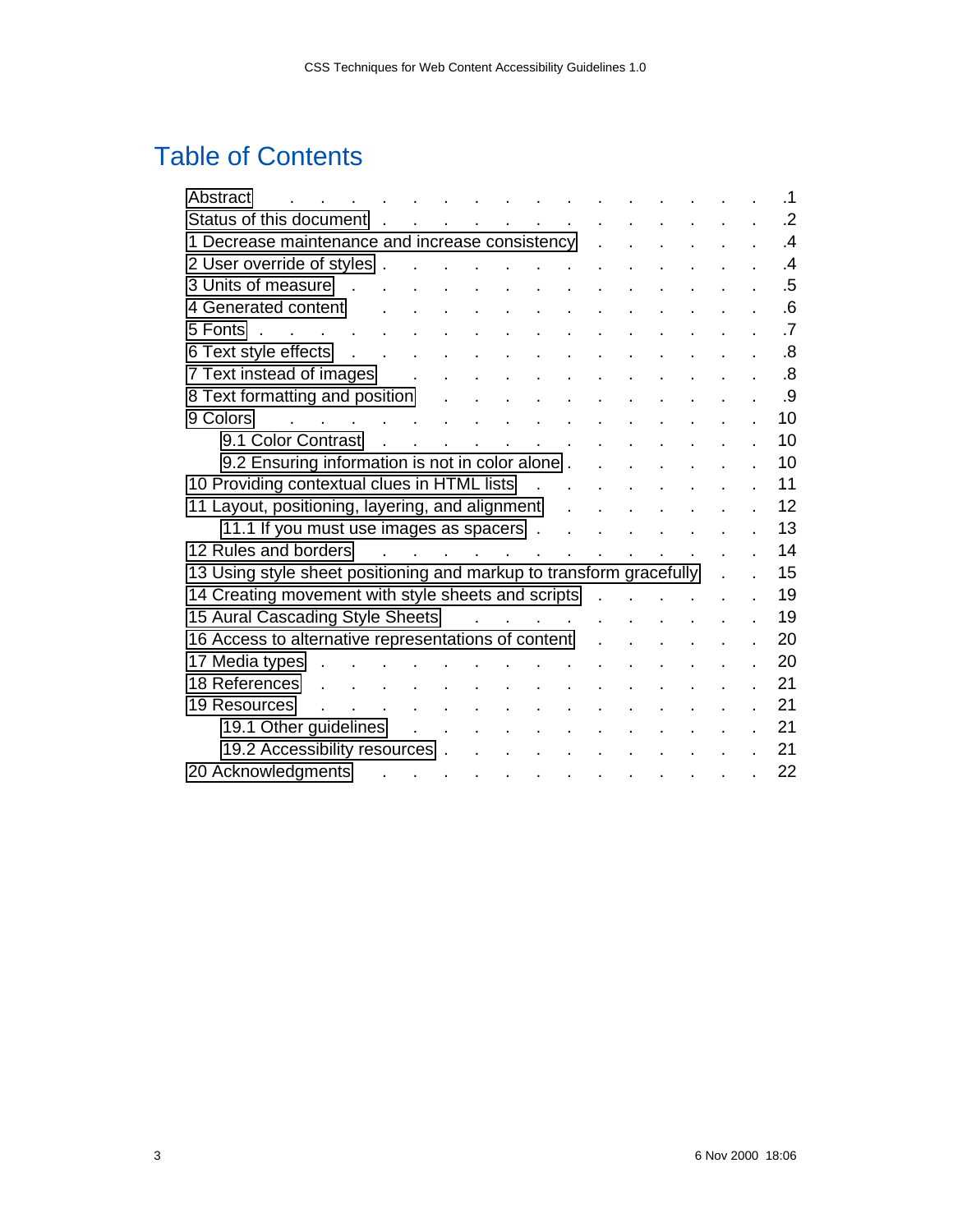### <span id="page-3-1"></span>1 Decrease maintenance and increase consistency

Checkpoints in this section: [14.3](http://www.w3.org/TR/WCAG10-TECHS/#tech-consistent-style) Create a style of presentation that is consistent across pages. [Priority 3] .

- Use a minimal number of style sheets for your site
- Use linked style sheets rather than embedded styles, and avoid inline style sheets.
- If you have more than one, use the same "class" name for the same concept in all of the style sheets.

## <span id="page-3-0"></span>2 User override of styles

Checkpoint in this section: [11.2](http://www.w3.org/TR/WCAG10-TECHS/#tech-avoid-deprecated) Avoid deprecated features of W3C technologies. [Priority 2] .

In order to ensure that users can control styles, CSS2 changes the semantics of the "!important" operator defined in CSS1. In CSS1, authors always had final say over styles. In CSS2, if a user's style sheet contains "!important", it takes precedence over any applicable rule in an author's style sheet. This is an important feature to users who require or must avoid certain color combinations or contrasts, users who require large fonts, etc. For instance, the following rule specifies a large font size for paragraph text and would override an author rule of equal weight:

#### **Example.**

```
P { font-size: 24pt ! important }
```
The CSS2 'inherit' value - available for every property - leads to compact "!important" style rules that govern most or all of a document. For instance, the following style rules force all backgrounds to white and all foreground colors to black:

#### **Example.**

```
/* Sets the text color to black 
and the background color to 
white for the document body. */
BODY { 
  color: black ! important ; 
  background: white ! important 
}
 /* Causes the values of 'color' and 'background' 
to be inherited by all other elements, 
strengthened by !important. Note that this 
may be overridden by other, more specific, 
user styles. */
```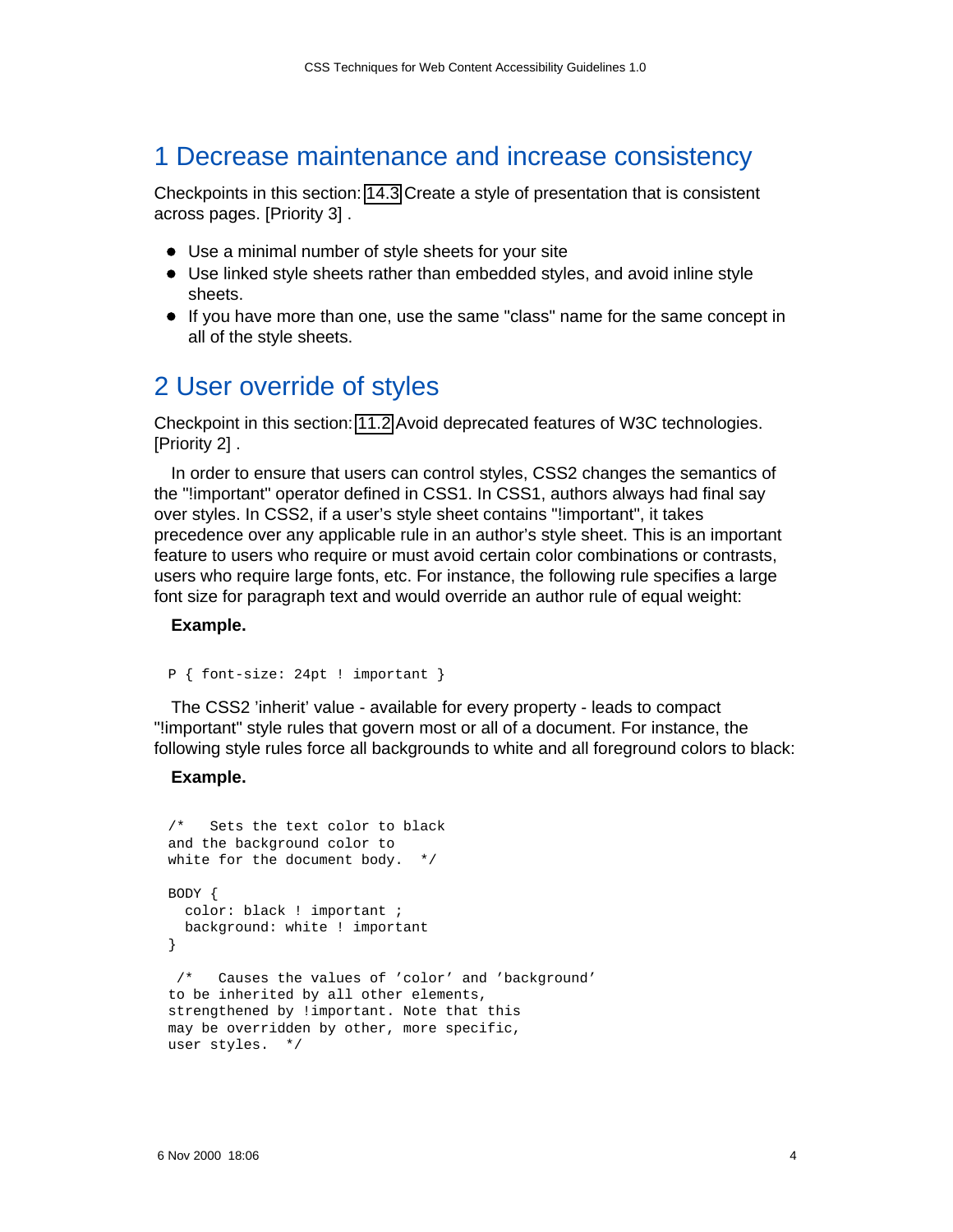```
* { 
   color: inherit ! important ; 
  background: inherit ! important 
}
```
CSS2 also includes these user control features:

- System colors (for 'color', 'background-color', 'border-color', and 'outline-color') and system fonts (for 'font') mean that users may apply their system color and font preferences to Web documents.
- Dynamic outlines (the 'outline' property) allow users (e.g., with low vision) to create outlines around content that don't affect layout but do provide highlight information.

For example, to draw a thick black line around an element when it has the focus, and a thick red line when it is active, the following rules can be used:

#### **Example.**

```
:focus { outline: thick solid black } 
:active { outline: thick solid red }
```
## <span id="page-4-0"></span>3 Units of measure

Checkpoints in this section: [3.4](http://www.w3.org/TR/WCAG10-TECHS/#tech-relative-units) Use relative rather than absolute units in markup language attribute values and style sheet property values. [Priority 2] .

Techniques:

- Use the "em" unit to set font sizes.
- Use relative length units and percentages. CSS allows you to use relative units even in absolute positioning. Thus, you may position an image to be offset by "3em" from the top of its containing element. This is a fixed distance, but is relative to the current font size, so it scales nicely.
- Only use absolute length units when the physical characteristics of the output medium are known, such as bitmap images.

#### **Example.**

Use em to set font sizes, as in:

H1 { font-size: 2em }

rather than:

H1 { font-size: 12pt }

End example.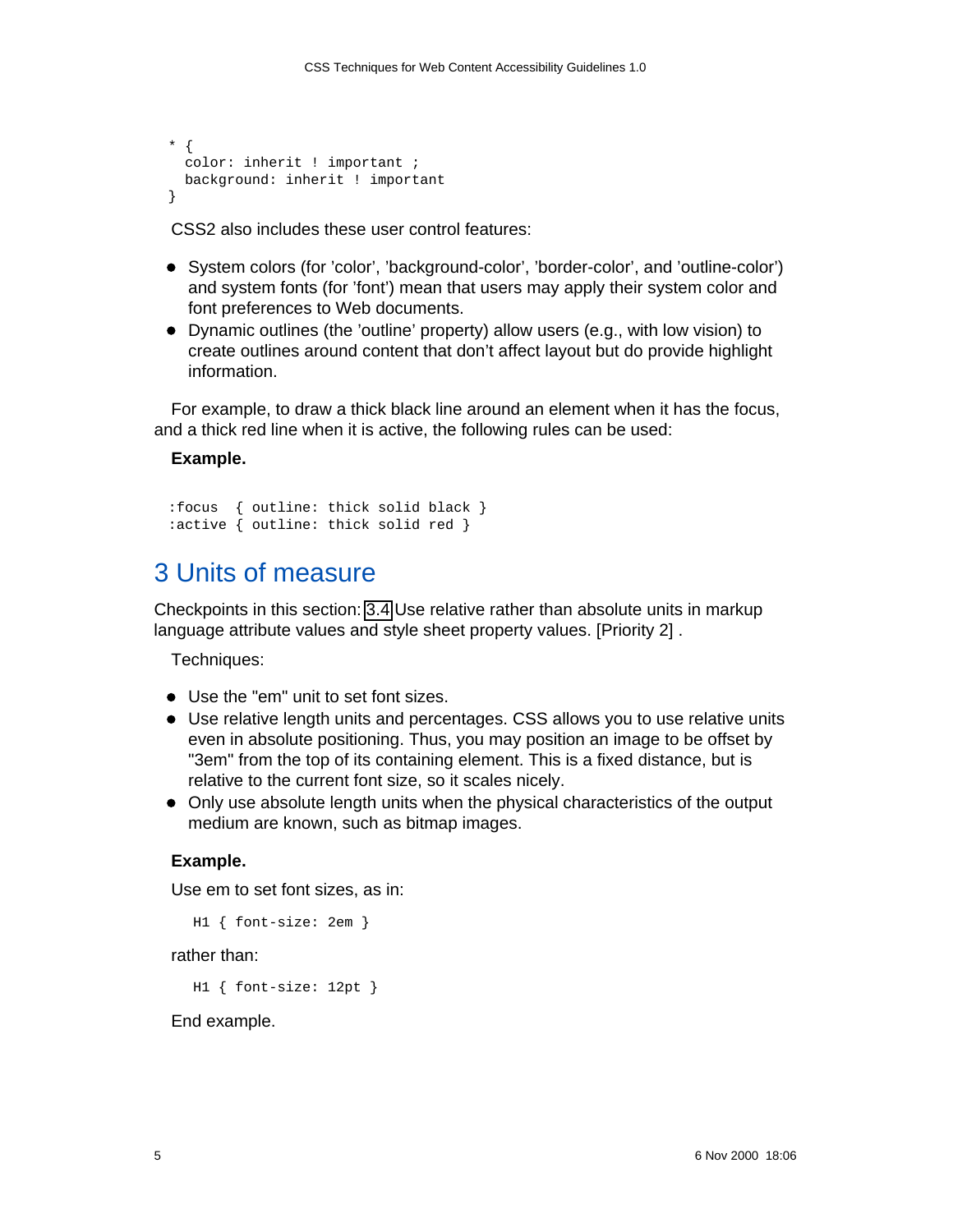#### **Example.**

Use relative length units and percentages.

BODY { margin-left: 15%; margin-right: 10%}

End example.

#### **Example.**

Only use absolute length units when the physical characteristics of the output medium are known.

```
 .businesscard { font-size: 8pt }
```
End example.

### <span id="page-5-0"></span>4 Generated content

Checkpoints in this section:

- [3.1](http://www.w3.org/TR/WCAG10-TECHS/#tech-use-markup) When an appropriate markup language exists, use markup rather than images to convey information. [Priority 2] ,
- [6.1](http://www.w3.org/TR/WCAG10-TECHS/#tech-order-style-sheets) Organize documents so they may be read without style sheets. For example, when an HTML document is rendered without associated style sheets, it must still be possible to read the document. [Priority 1]

Techniques:

- Provide a text equivalent for any important image or text generated by style sheets (e.g., via the 'background-image', 'list-style', or 'content' properties).
- Ensure that important content appears in the document object. Text generated by style sheets is not part of the document source and will not be available to assistive technologies that access content through the Document Object Model Level 1 ([[DOM1]).

CSS2 includes several mechanisms that allow content to be generated from style sheets:

- the :before and :after pseudo-elements and the 'content' property. When used together, these allow authors to insert markers (e.g., counters and constant strings such as "End Example" in the examples below) before or after and element's content.
- the 'cue', 'cue-before', and 'cue-after' properties. This properties allow users to play a sound before or after an element's content.
- List styles, which may be numbers, glyphs, or images (usually associated with the LI element in HTML). CSS2 adds international list styles to the styles defined in CSS1. See the 'list-style-type' and 'content' properties.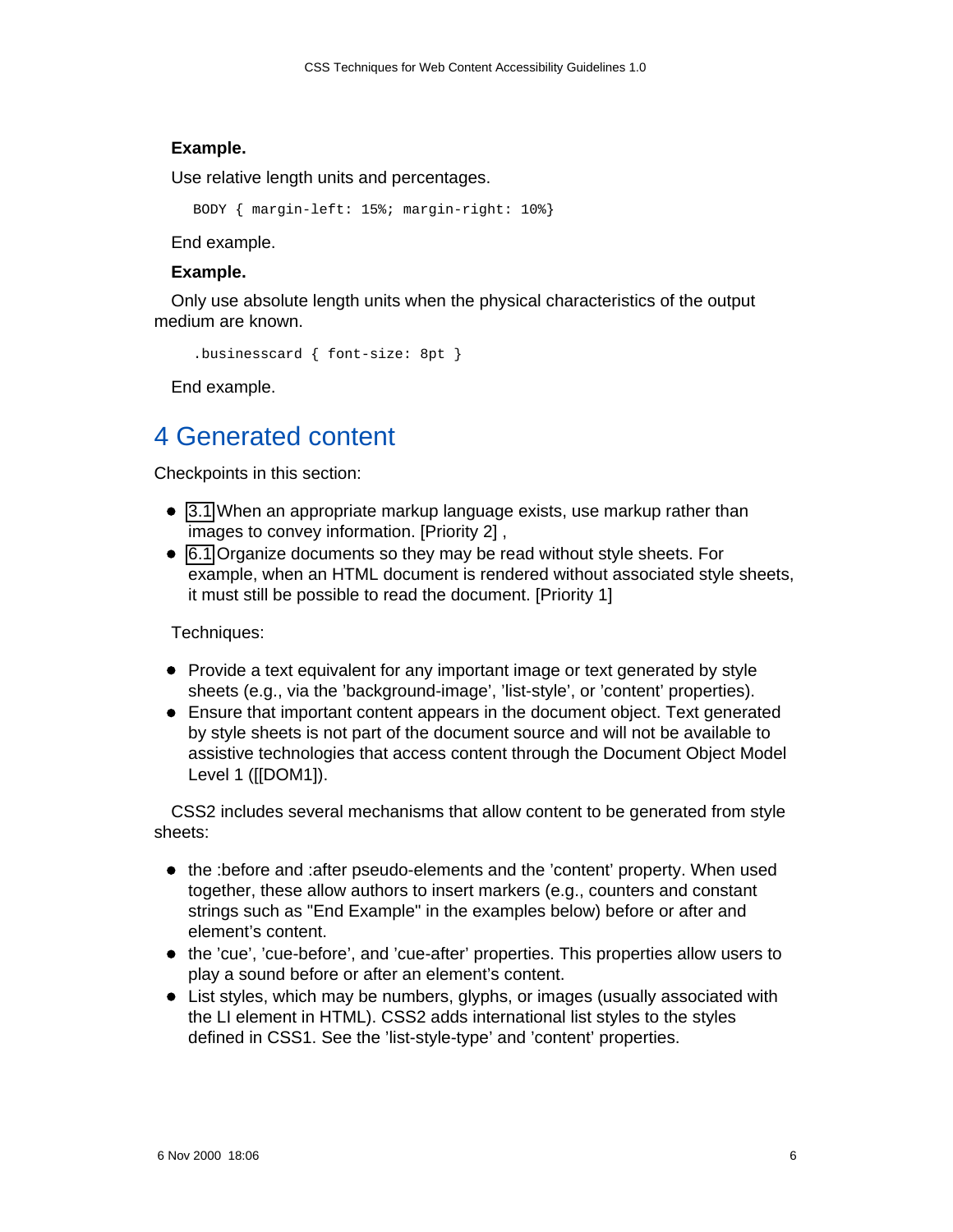Generated content can serve as markers to help users navigate a document and stay oriented when they can't access visual clues such as proportional scrollbars, frames with tables of contents, etc.

For instance, the following user style sheet would cause the words "End Example" to be generated after each example marked up with a special class value in the document:

#### **Example.**

```
DIV.example:after { 
   content: End Example 
}
```
Users could also, for example, number paragraphs so that they could locate their current reading position in a document:

### **Example.**

```
P:before { 
   content: counter(paragraph) ". " ;
     counter-increment: paragraph 
}
```
# <span id="page-6-0"></span>5 Fonts

Checkpoints in this section: [11.2](http://www.w3.org/TR/WCAG10-TECHS/#tech-avoid-deprecated) Avoid deprecated features of W3C technologies. [Priority 2] .

Techniques:

- Always specify a fallback generic font.
- Instead of using deprecated presentation elements and attributes, use the many CSS properties to control font characteristics: 'font-family', 'font-size', 'font-size-adjust', 'font-stretch', 'font-style', 'font-variant', and 'font-weight'.
- Use the following CSS2 properties to control font information
	- 'font', 'font-family', 'font-size', 'font-size-adjust', 'font-stretch', 'font-style', 'font-variant', and 'font-weight'

instead of the following deprecated font elements and attributes in HTML:

- FONT, BASEFONT, "face", and "size".
- If you must use HTML elements to control font information, use BIG and SMALL, which are not deprecated.

### **Example.**

Always specify a fallback generic font: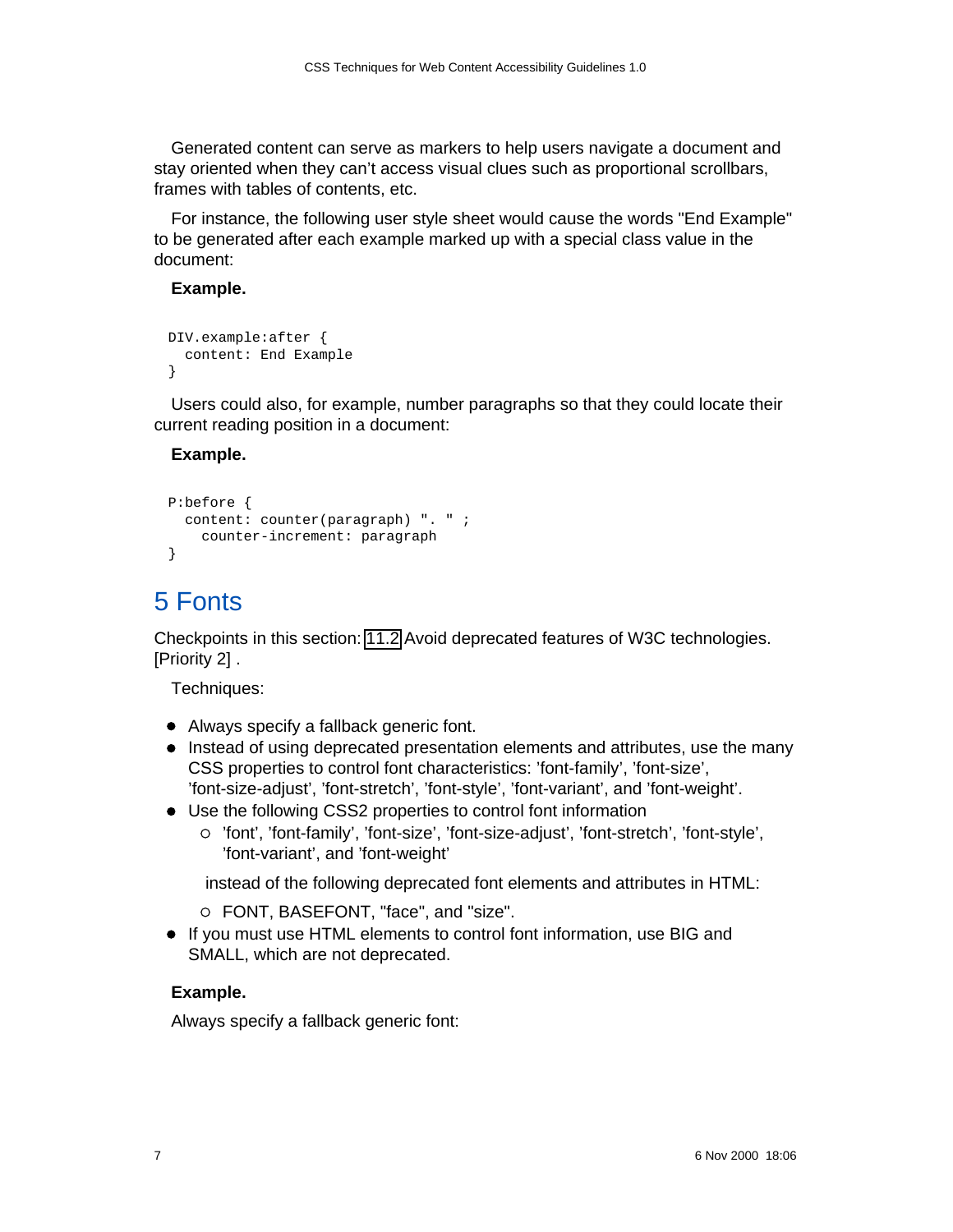BODY { font-family: "Gill Sans", sans-serif }

End example.

#### **Example.**

```
<STYLE type="text/css">
   P.important { font-weight: bold }
    P.less-important { font-weight: lighter; font-size: smaller }
   H2.subsection { font-family: Helvetica, sans-serif }
</STYLE>
```
End example.

## <span id="page-7-1"></span>6 Text style effects

Checkpoints in this section: [7.2](http://www.w3.org/TR/WCAG10-TECHS/#tech-avoid-blinking) Until user agents allow users to control blinking, avoid causing content to blink (i.e., change presentation at a regular rate, such as turning on and off). [Priority 2] .

The following CSS2 properties can be used to style text:

- Case: 'text-transform' (for uppercase, lowercase, and capitalization).
- Shadow effects: 'text-shadow'
- Underlines, overlinks, blinking: 'text-decoration'. **Note.** If blinking content (e.g., a headline that appears and disappears at regular intervals) is used, provide a mechanism for stopping the blinking. In CSS, 'text-decoration: blink' will cause content to blink and will allow users to stop the effect by turning off style sheets or overriding the rule in a user style sheet. Do not use the BLINK and MARQUEE elements. These elements are not part of any W3C specification for HTML (i.e., they are non-standard elements).

### <span id="page-7-0"></span>7 Text instead of images

Checkpoints in this section: [3.3](http://www.w3.org/TR/WCAG10-TECHS/#tech-style-sheets) Use style sheets to control layout and presentation. [Priority 2] .

Content developers should use style sheets to style text rather than representing text in images. Using text instead of images means that the information will be available to a greater number of users (with speech synthesizers, braille displays, graphical displays, etc.). Using style sheets will also allow users to override author styles and change colors or fonts sizes more easily.

If it is necessary to use a bitmap to create a text effect (special font, transformation, shadows, etc.) the bitmap must be accessible (see the sections on [text equivalents](http://www.w3.org/TR/WCAG10-TECHS/#def-text-equivalent) and [alternative pages\)](http://www.w3.org/TR/WCAG10-TECHS/#alt-page-note).

#### **Example.**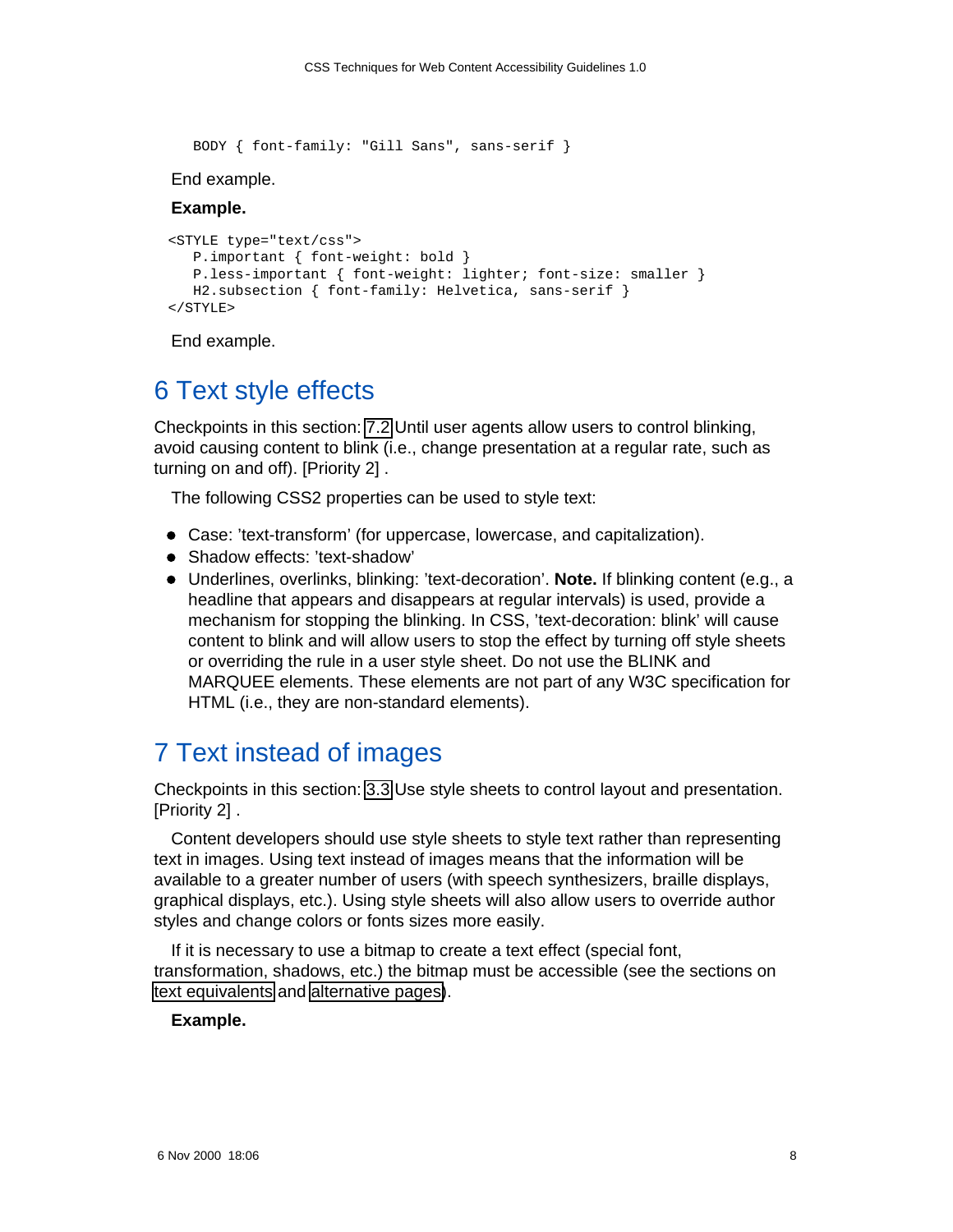In this example, the inserted image shows the large red characters "Example", and is captured by the value of the "alt" attribute.

```
<P>This is an 
    <IMG src="BigRedExample.gif" alt="example"> 
    of what we mean.
\langle/P>
```
End example.

# <span id="page-8-0"></span>8 Text formatting and position

Checkpoints in this section: [3.3](http://www.w3.org/TR/WCAG10-TECHS/#tech-style-sheets) Use style sheets to control layout and presentation. [Priority 2] .

The following CSS2 properties can be used to control the formatting and position of text:

- Indentation: 'text-indent'. Do not use the BLOCKQUOTE or any other structural element to indent text.
- Letter/word spacing: 'letter-spacing', 'word-spacing'. For example instead of writing "H E L L O" (which users generally recognize as the word "hello" but would hear as individual letters), authors may create the same visual effect with the 'word-spacing' property applied to "HELLO". Text without spaces will be transformed more effectively to speech.
- White space: 'white-space'. This property controls the white space processing of an element's content.
- Text direction: 'direction', 'unicode-bidi'.
- The :first-letter and :first-line pseudo-elements allow authors to refer to the first letter or line of a paragraph of text.

The following example shows how to use style sheets to create a drop-cap effect.

#### **Example.**

```
<HEAD>
<TITLE>Drop caps</TITLE>
<STYLE type="text/css">
      .dropcap { font-size : 120%; font-family : Helvetica } 
</STYLE>
</HEAD>
<BODY>
<P><SPAN class="dropcap">O</SPAN>nce upon a time...
</BODY>
```
**Note.** As of the writing of this document, the CSS pseudo-element ':first-letter', which allows content developers to refer to the first letter of a chunk of text, is not widely supported.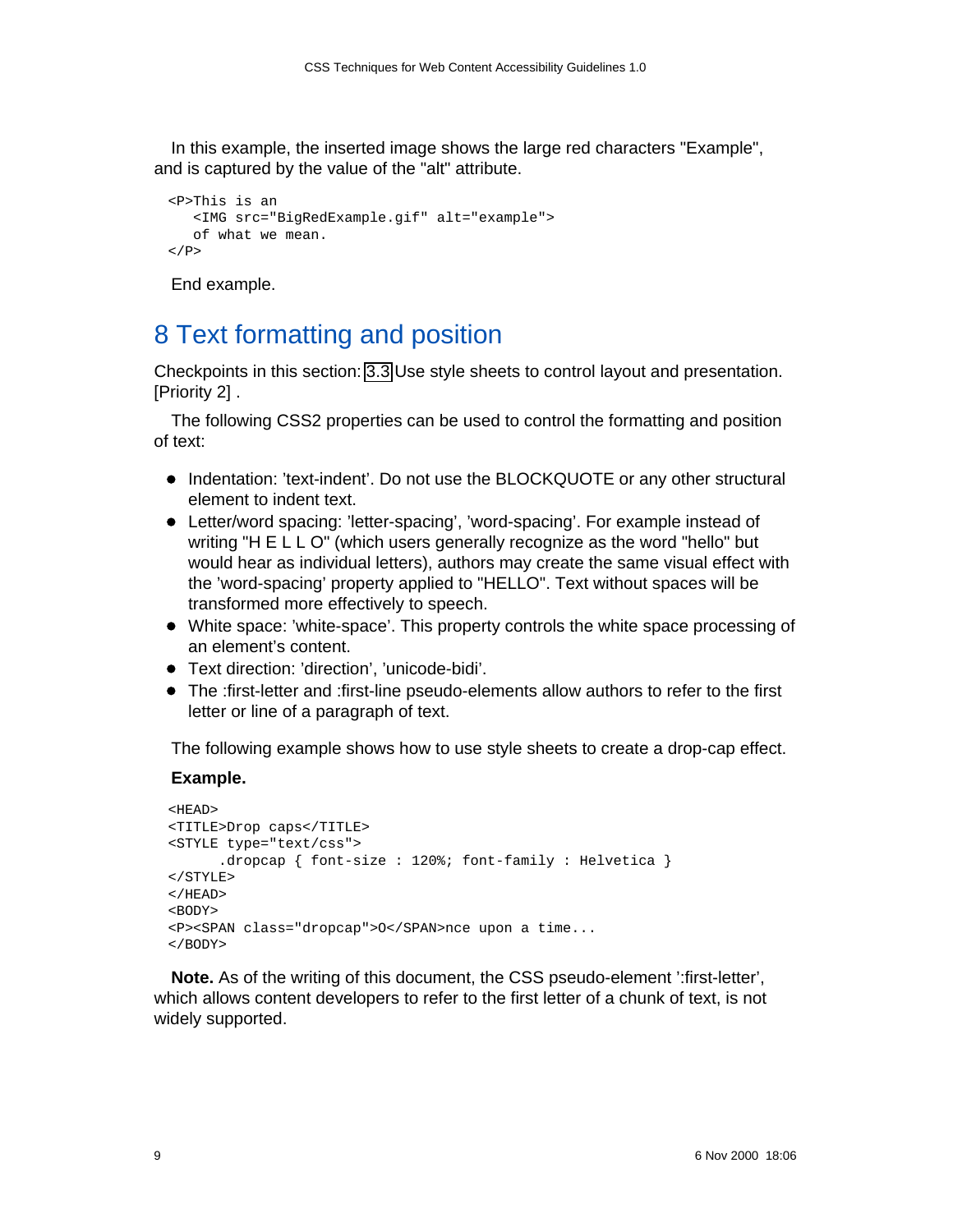### <span id="page-9-2"></span>9 Colors

### <span id="page-9-1"></span>9.1 Color Contrast

Checkpoints in this section:

● [2.2](http://www.w3.org/TR/WCAG10-TECHS/#tech-color-contrast) Ensure that foreground and background color combinations provide sufficient contrast when viewed by someone having color deficits or when viewed on a black and white screen. [Priority 2 for images, Priority 3 for text].

Techniques:

Use numbers, not names, for colors.

#### **Example.**

Use numbers, not names, for colors:

```
 H1 {color: #808000}
 H1 {color: rgb(50%,50%,0%)}
```
End example.

#### **Deprecated example.**

H1 {color: red}

End example.

Use these CSS properties to specify colors:

- 'color', for foreground text color.
- 'background-color', for background colors.
- 'border-color', 'outline-color' for border colors.
- For link colors, refer to the :link, :visited, and :active pseudo-classes.

Ensure that foreground and background colors contrast well. If specifying a foreground color, always specify a background color as well (and vice versa).

### <span id="page-9-0"></span>9.2 Ensuring information is not in color alone

Checkpoints in this section:

[2.1](http://www.w3.org/TR/WCAG10-TECHS/#tech-color-convey) Ensure that all information conveyed with color is also available without color, for example from context or markup. [Priority 1]

Ensure that information is not conveyed through color alone. For example, when asking for input from users, do not write "Please select an item from those listed in green." Instead, ensure that information is available through other style effects (e.g., a font effect) and through context (e.g,. comprehensive text links).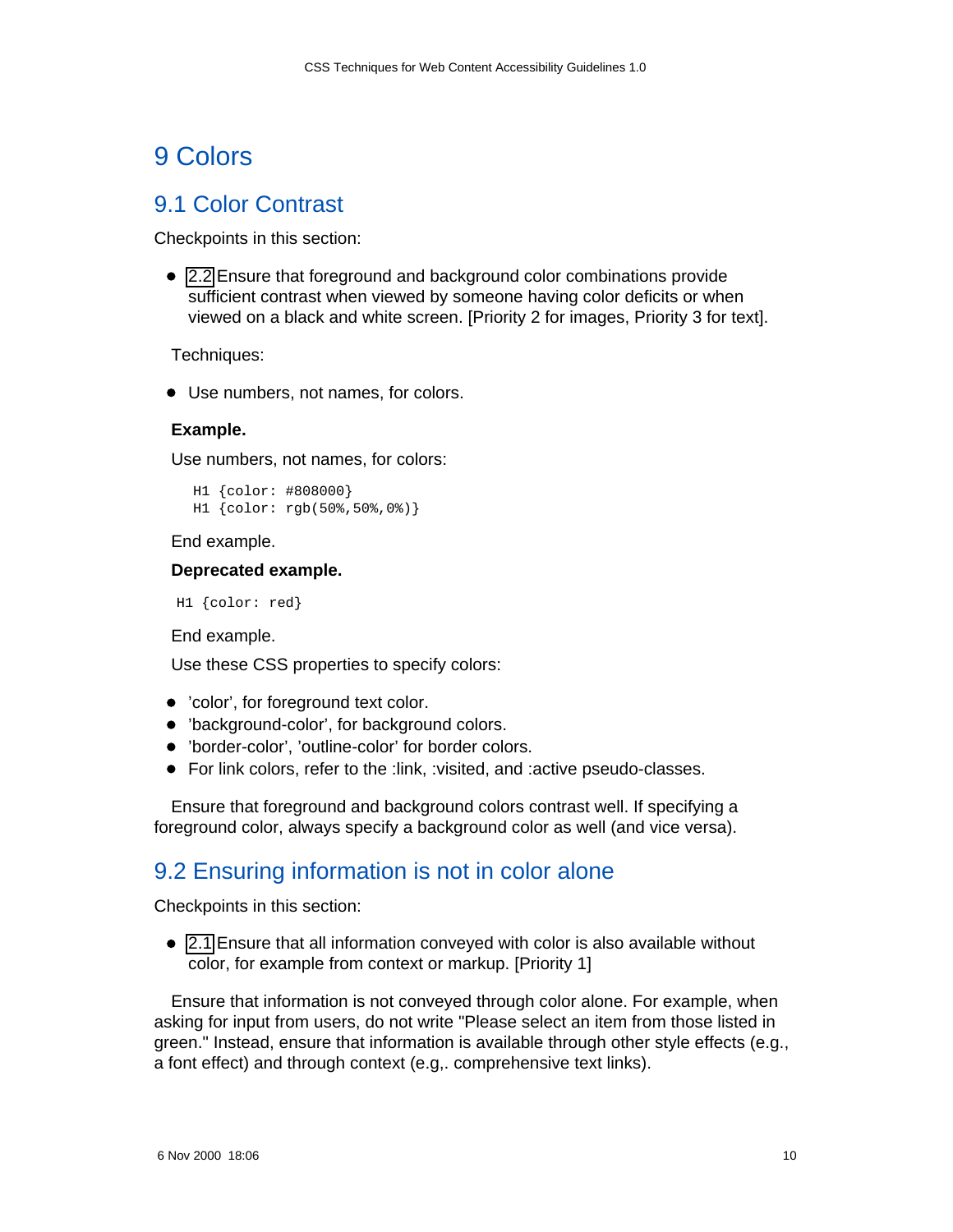For instance, in this document, examples are styled by default (through style sheets) as follows:

- They are surrounded by a border.
- They use a different background color.
- They begin with the word "Example" or "Deprecated Example".
- They also end with the phrase "End example", but that phrase is hidden by default with 'display: none'. For user agents that don't support style sheets or when style sheets are turned off, this text helps delineate the end of an example for readers who may not be able to see the border around the example.

Quicktest! To test whether your document still works without colors, examine it with a monochrome monitor or browser colors turned off. Also, try setting up a color scheme in your browser that only uses black, white, and the four browser-safe greys and see how your page holds up.

Quicktest! To test whether color contrast is sufficient to be read by people with color deficiencies or by those with low resolution monitors, print pages on a black and white printer (with backgrounds and colors appearing in grayscale). Also try taking the printout and copying it for two or three generations to see how it degrades. This will show you where you need to add redundant cues (example: hyperlinks are usually underlined on Web pages), or whether the cues are too small or indistinct to hold up well.

For more information about colors and contrasts, refer to [\[LIGHTHOUSE\]](#page-20-8) [p. 21].

## <span id="page-10-0"></span>10 Providing contextual clues in HTML lists

Checkpoints in this section:

- [3.6](http://www.w3.org/TR/WCAG10-TECHS/#tech-list-structure) Mark up lists and list items properly. [Priority 2]
- [13.2](http://www.w3.org/TR/WCAG10-TECHS/#tech-use-metadata) Provide metadata to add semantic information to pages and sites. [Priority 2]

Content developers are encouraged to use UL for unordered lists and OL for ordered lists (i.e., use markup appropriately) combined with CSS to provide contextual clues.

The following CSS2 style sheet shows how to provide compound numbers for nested lists created with either UL or OL elements. Items are numbered as "1", "1.1", "1.1.1", etc.

#### **Example.**

```
<STYLE type="text/css">
    UL, OL { counter-reset: item }
    LI { display: block }
   LI:before { content: counters(item, "."); counter-increment: item }
</STYLE>
```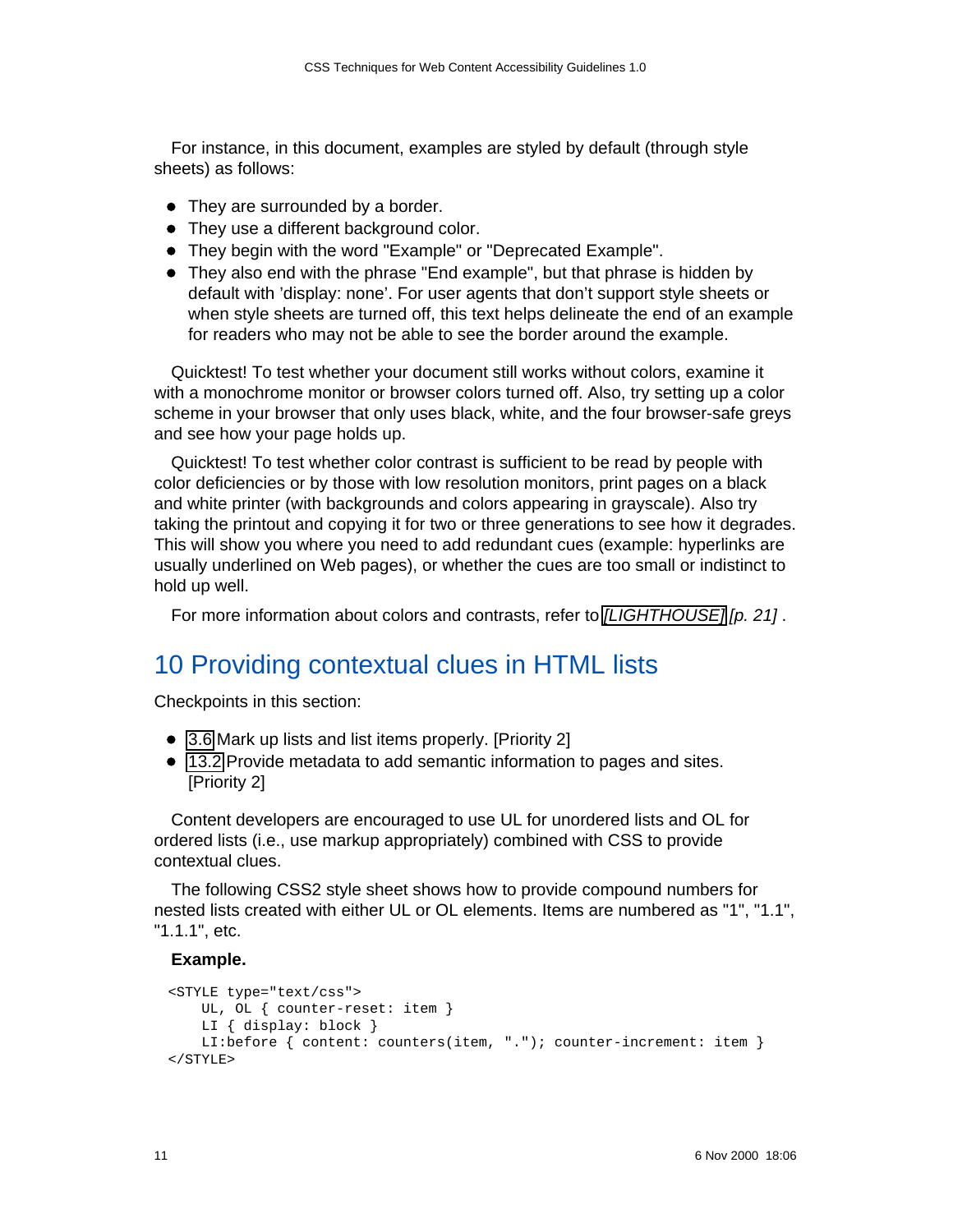End example.

Until either CSS2 is widely supported by user agents or user agents allow users to control rendering of lists through other means, authors should consider providing contextual clues in nested lists. The following CSS1 mechanism shows how to hide the end of a list when style sheets are turned on, and to reveal it when style sheets are turned off, when user style sheets override the hiding mechanism, or when style sheets aren't supported.

#### **Example.**

```
 <STYLE type="text/css">
     .endoflist { display: none }
 </STYLE>
<UL> <LI>Paper:
       <UL>
          <LI>Envelopes
          <LI>Notepaper
          <LI>Letterhead
          <LI>Poster paper 
          <span class="endoflist">(End of Paper)</span>
      \langle/UL>
    <LI>Pens:
      <UL>
          <LI>Blue writing pens
          <LI>whiteboard pens 
          <span class="endoflist">(End of Pens)</span>
      \langle /UL>
    <LI>Fasteners:
      <UL> <LI>paper clips
          <LI>staples
          <LI>Big lengths of rope. 
          <span class="endoflist">(End of Fasteners)</span>
      </UL> <span class="endoflist">(End of Office Supplies)</span>
\langle /ULS
```
#### End example.

Note: This example does not help the case of wrapping list items. With some more effort, the author could put similar markup at the end of each list item.

## <span id="page-11-0"></span>11 Layout, positioning, layering, and alignment

Checkpoints in this section:

- [3.3](http://www.w3.org/TR/WCAG10-TECHS/#tech-style-sheets) Use style sheets to control layout and presentation. [Priority 2]
- [5.3](http://www.w3.org/TR/WCAG10-TECHS/#tech-avoid-table-for-layout) Do not use tables for layout unless the table makes sense when linearized. Otherwise, if the table does not make sense, provide an alternative equivalent (which may be a linearized version). [Priority 2] .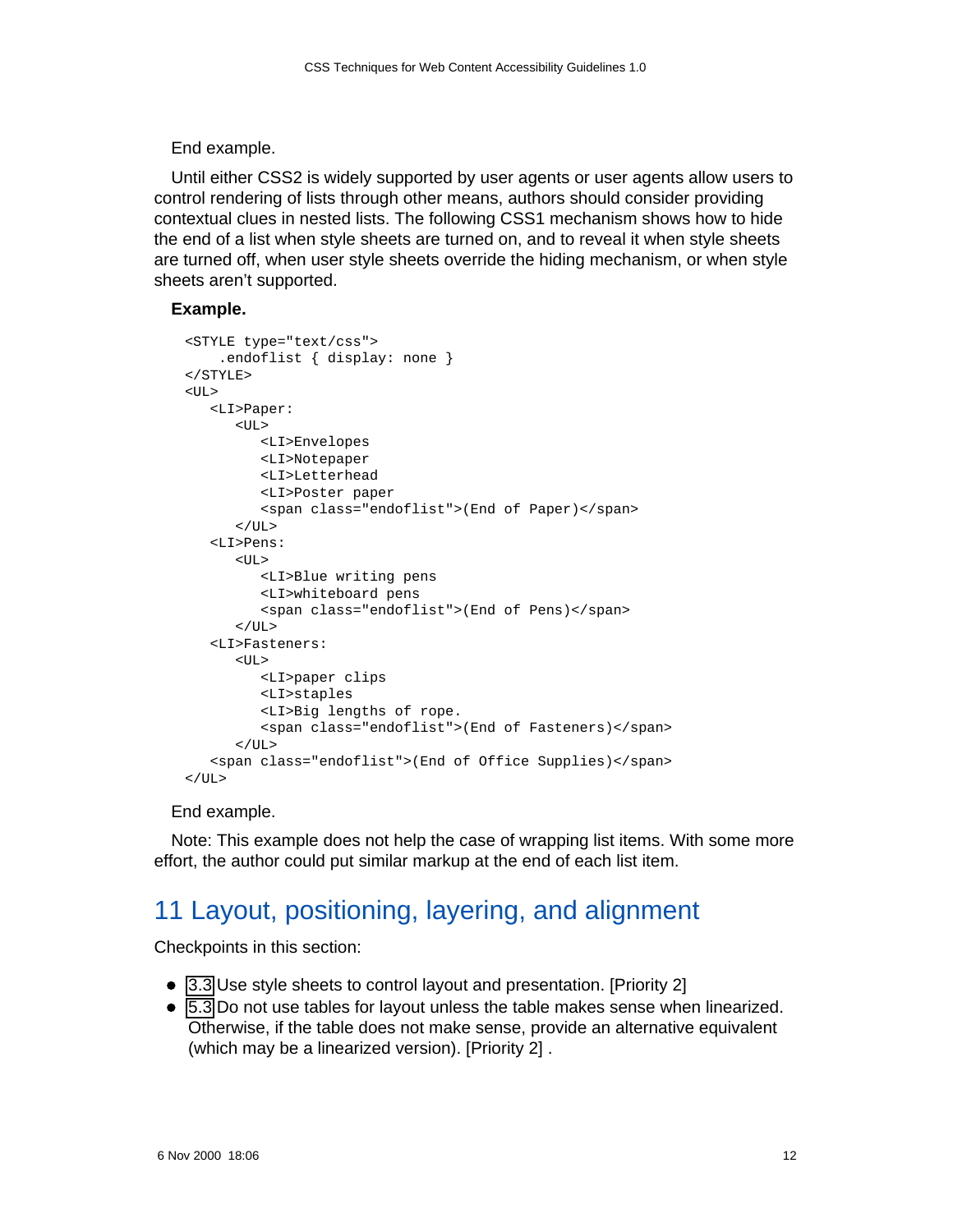Layout, positioning, layering, and alignment should be done through style sheets (notably by using CSS floats and absolute positioning):

- 'text-indent', 'text-align', 'word-spacing', 'font-stretch'. Each of these properties allows users to control spacing without adding additional spaces. Use 'text-align: center' instead of the deprecated CENTER element.
- 'margin', 'margin-top', 'margin-right', 'margin-bottom', 'margin-left'. With these properties, authors can create space on four sides of an element's content instead of adding non-breaking spaces (&nbsp:).
- 'float', 'position', 'top', 'right', 'bottom', 'left'. With these properties, the user can control the visual position of almost any element in a manner independent of where the element appears in the document. Authors should always design documents that make sense without style sheets (i.e., the document should be written in a "logical" order) and then apply style sheets to achieve visual effects. The positioning properties may be used to create margin notes (which may be automatically numbered), side bars, frame-like effects, simple headers and footers, and more.
- The 'empty-cells' property allows users to leave table cells empty and still give them proper borders on the screen or on paper. A data cell that is meant to be empty should not be filled with white space or a non-breaking space just to achieve a visual effect.

### <span id="page-12-0"></span>11.1 If you must use images as spacers

Provide text equivalents for all images, including invisible or transparent images.

If content developers cannot use style sheets and must use invisible or transparent images (e.g., with IMG) to lay out images on the page, they should specify  $alt="math>" for them.$ 

#### **Deprecated example.**

Authors should **not** use spaces for the value of "alt" to prevent the words from running together when the image is not loaded:

my poem requires a big space<IMG src="10pttab.gif" alt="&nbsp; &nbsp; &nbsp; ">here

In this next example, an image is used to force a graphic to appear in a certain position:

```
 <IMG src="spacer.gif" alt="spacer">
 <IMG src="colorfulwheel.gif" alt="The wheel of fortune">
```
End example.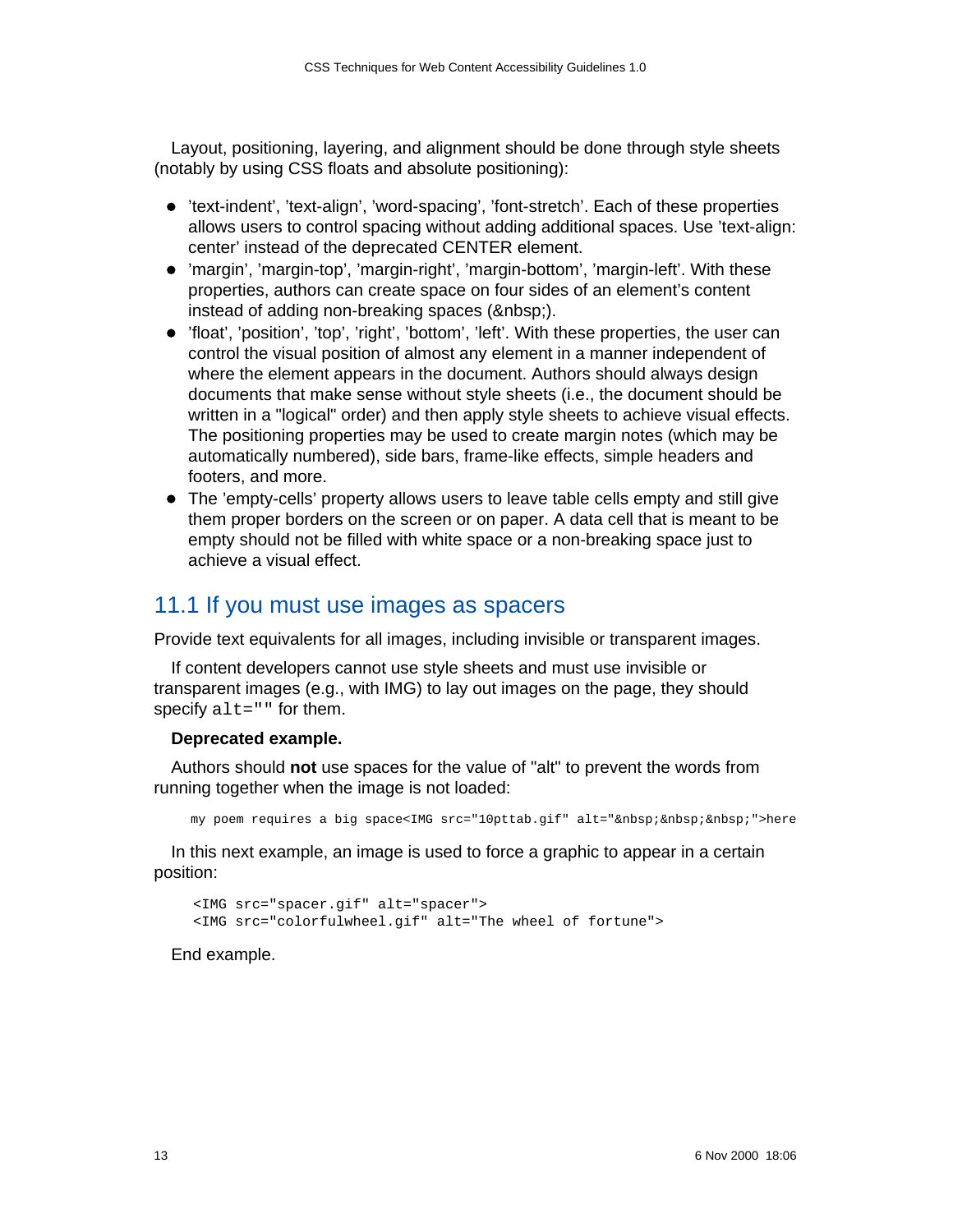## <span id="page-13-0"></span>12 Rules and borders

Checkpoints in this section: [6.1](http://www.w3.org/TR/WCAG10-TECHS/#tech-order-style-sheets) Organize documents so they may be read without style sheets. For example, when an HTML document is rendered without associated style sheets, it must still be possible to read the document. [Priority 1] .

Rules and borders may convey the notion of "separation" to visually enabled users but that meaning cannot be inferred out of a visual context.

Use these CSS properties to specify border styles:

- 'border', 'border-width', 'border-style', 'border-color'.
- 'border-spacing' and 'border-collapse' for tables.
- 'outline, 'outline-color', 'outline-style', and 'outline-width' for dynamic outlines.

Authors should use style sheets to create rules and borders.

#### **Example.**

In this example, the H1 element will have a top border that is 2px thick, red, and separated from the content by 1em:

```
 <HEAD>
 <TITLE>Redline with style sheets</TITLE>
 <STYLE type="text/css">
     H1 { padding-top: 1em; border-top: 2px red }
 </STYLE>
</HEAD> <BODY>
 <H1>Chapter 8 - Auditory and Tactile Displays</H1>
 </BODY>
```
#### End example.

If a rule (e.g., the HR element) is used to indicate structure, be sure to indicate the structure in a non-visual way as well. (e.g., by using structural markup).

#### **Example.**

In this example, the DIV element is used to create a navigation bar, which includes a horizontal separator.

```
 <DIV class="navigation-bar">
  <HR> <A rel="Next" href="next.html">[Next page]</A>
    <A rel="Previous" href="previous.html">[Prevous page]</A>
    <A rel="First" href="first.html">[First page]</A>
</DIV>
```
End example.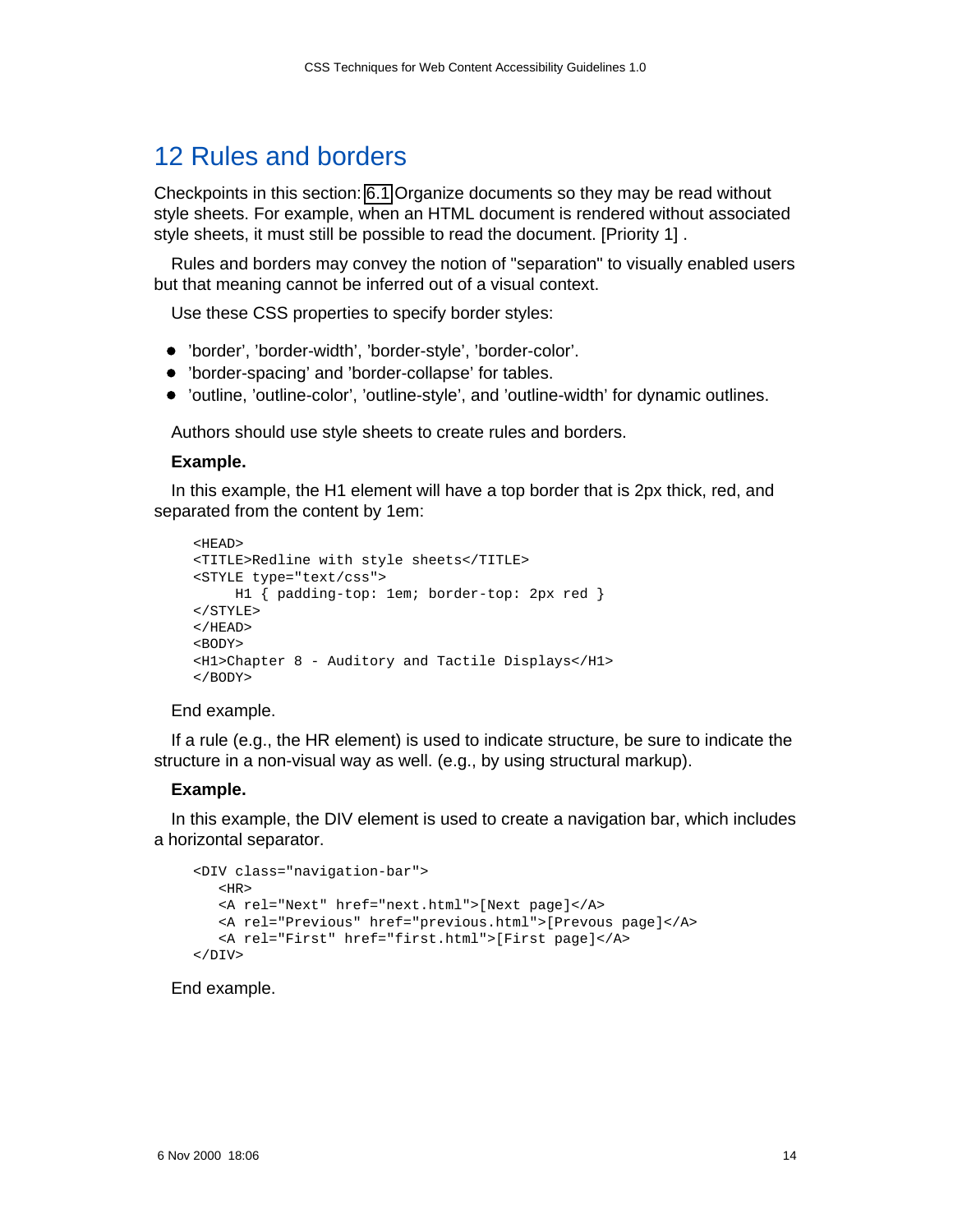# <span id="page-14-0"></span>13 Using style sheet positioning and markup to transform gracefully

Checkpoints in this section:

[6.1](http://www.w3.org/TR/WCAG10-TECHS/#tech-order-style-sheets) Organize documents so they may be read without style sheets. For example, when an HTML document is rendered without associated style sheets, it must still be possible to read the document. [Priority 1] ,

Using the positioning properties of CSS2, content may be displayed at any position on the user's viewport. The order in which items appear on a screen may be different than the order they are found in the source document. The following example demonstrates a few principles:

- 1. the text appears visually in the browser in a different order than in the markup.
- 2. CSS positioning may be used to create tabular effects. A TABLE element could have been used to create the same effect.

Note that a class is defined for each object that is being positioned. The use of "id" could be substituted for "class" in these examples. "Class" was used because in the live example, the objects are replicated and thus not unique.

#### **Deprecated example.**

```
<head><style type="text/css">
   .menu1 { position: absolute; top: 3em; left: 0em; 
            margin: 0px; font-family: sans-serif; 
            font-size: 120%; color: red; background-color: white } 
   .menu2 { position: absolute; top: 3em; left: 10em; 
            margin: 0px; font-family: sans-serif; 
           font-size: 120%; color: red; background-color: white }
   .item1 { position: absolute; top: 7em; left: 0em; margin: 0px }
   .item2 { position: absolute; top: 8em; left: 0em; margin: 0px }
   .item3 { position: absolute; top: 9em; left: 0em; margin: 0px }
   .item4 { position: absolute; top: 7em; left: 14em; margin: 0px }
   .item5 { position: absolute; top: 8em; left: 14em; margin: 0px }
   #box { position: absolute; top: 5em; left: 5em } 
</style></head>
<body>
<div class="box">
   <span class="menu1">Products</span> 
   <span class="menu2">Locations</span> 
   <span class="item1">Telephones</span> 
   <span class="item2">Computers</span> 
   <span class="item3">Portable MP3 Players</span> 
   <span class="item5">Wisconsin</span> 
   <span class="item4">Idaho</span>
</div>
</body>
```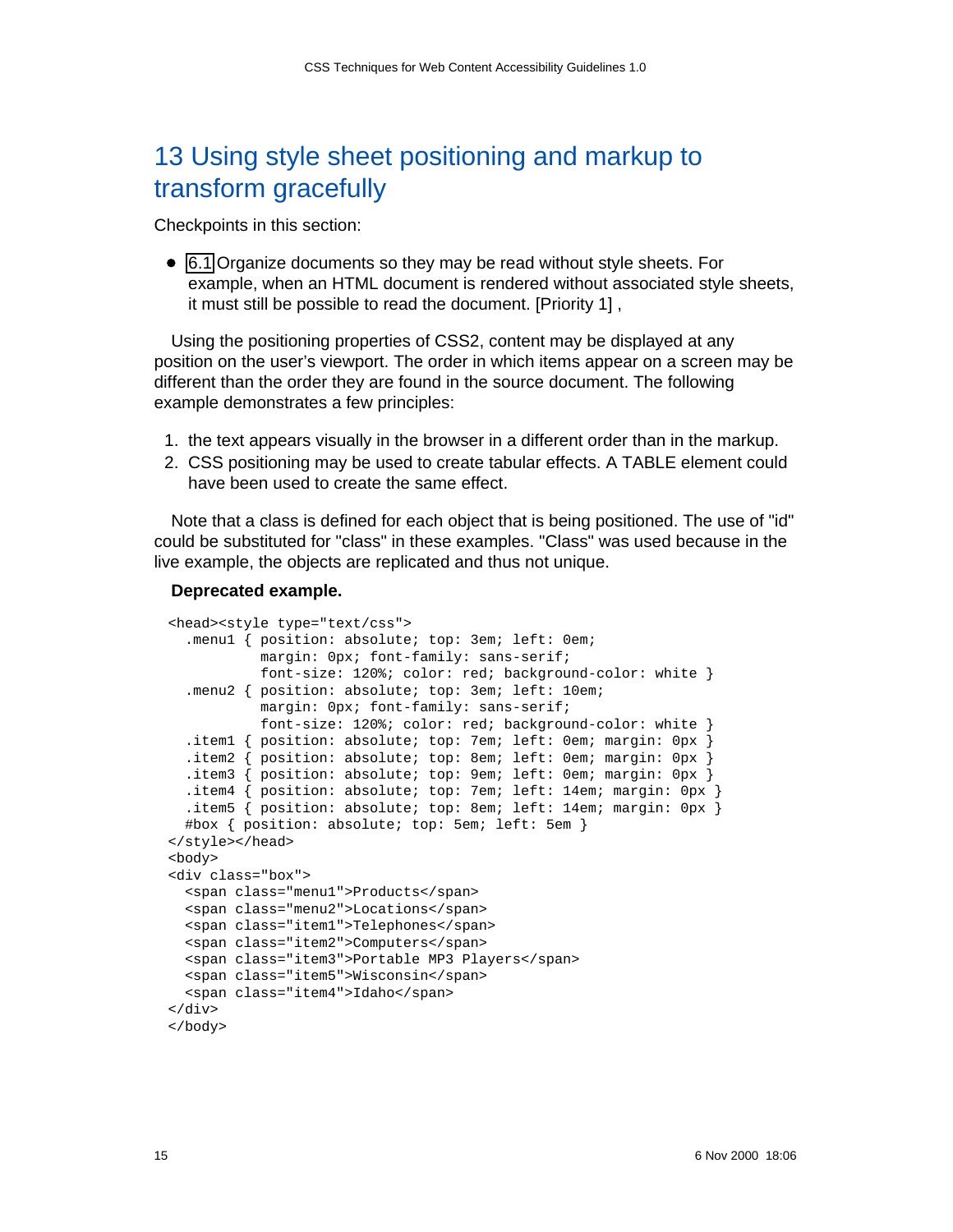End example.

When style sheets are applied, the text appears in two columns. Elements of class "menu1" (Products) and "menu2" (Locations) appear as column headings. "Telephones, Computers, and Portable MP3 Players" are listed under Products and "Wisconsin" and "Idaho" are listed under Locations as shown in this screen shot:

| $\Box$ Eile | $0$ Opera 4.01  | Edit View                                                   | Navigation                       |              |              | [Stylesheets That Transform Gracefully]<br>Bookmarks E-mail News Window Help |  |  |  | $ B$ $X$<br>$-10x$                       |
|-------------|-----------------|-------------------------------------------------------------|----------------------------------|--------------|--------------|------------------------------------------------------------------------------|--|--|--|------------------------------------------|
| 幻<br>New    | 酉<br>Park       | $\blacksquare$<br>Hotkit                                    | $\Leftrightarrow$<br><b>Back</b> | â.<br>Reload | 吟<br>Forward | Ø<br>Home                                                                    |  |  |  |                                          |
|             |                 |                                                             |                                  |              |              |                                                                              |  |  |  |                                          |
|             | <b>Products</b> |                                                             |                                  | Locations    |              |                                                                              |  |  |  |                                          |
|             |                 | Telephones<br>Computers<br>Portable MP3 Play                | Idaho<br>Wisconsin               |              |              |                                                                              |  |  |  |                                          |
|             |                 |                                                             |                                  |              |              |                                                                              |  |  |  |                                          |
|             |                 |                                                             |                                  |              |              |                                                                              |  |  |  |                                          |
|             |                 |                                                             |                                  |              |              |                                                                              |  |  |  |                                          |
|             |                 |                                                             |                                  |              |              |                                                                              |  |  |  |                                          |
|             |                 |                                                             |                                  |              |              |                                                                              |  |  |  |                                          |
|             |                 |                                                             |                                  |              |              |                                                                              |  |  |  |                                          |
|             |                 |                                                             |                                  |              |              |                                                                              |  |  |  |                                          |
|             |                 |                                                             |                                  |              |              |                                                                              |  |  |  |                                          |
|             |                 | C C C B (Re://localhost/C:/wINDOWS/Desktop/Testing/DDs.html |                                  |              |              |                                                                              |  |  |  | $\frac{1}{2}$ 100k<br>$\vert \tau \vert$ |
|             |                 |                                                             |                                  |              |              |                                                                              |  |  |  |                                          |

When style sheets are not applied, all of the text appears in one line of words, "Products Locations Telephones Computers Portable MP3 Players Wisconsin Idaho". They appear in the order in which they are written in the source. Therefore, what appear as column headings when style sheets are applied are the first phrases since they were defined first in the source. The following screen shot illustrates this: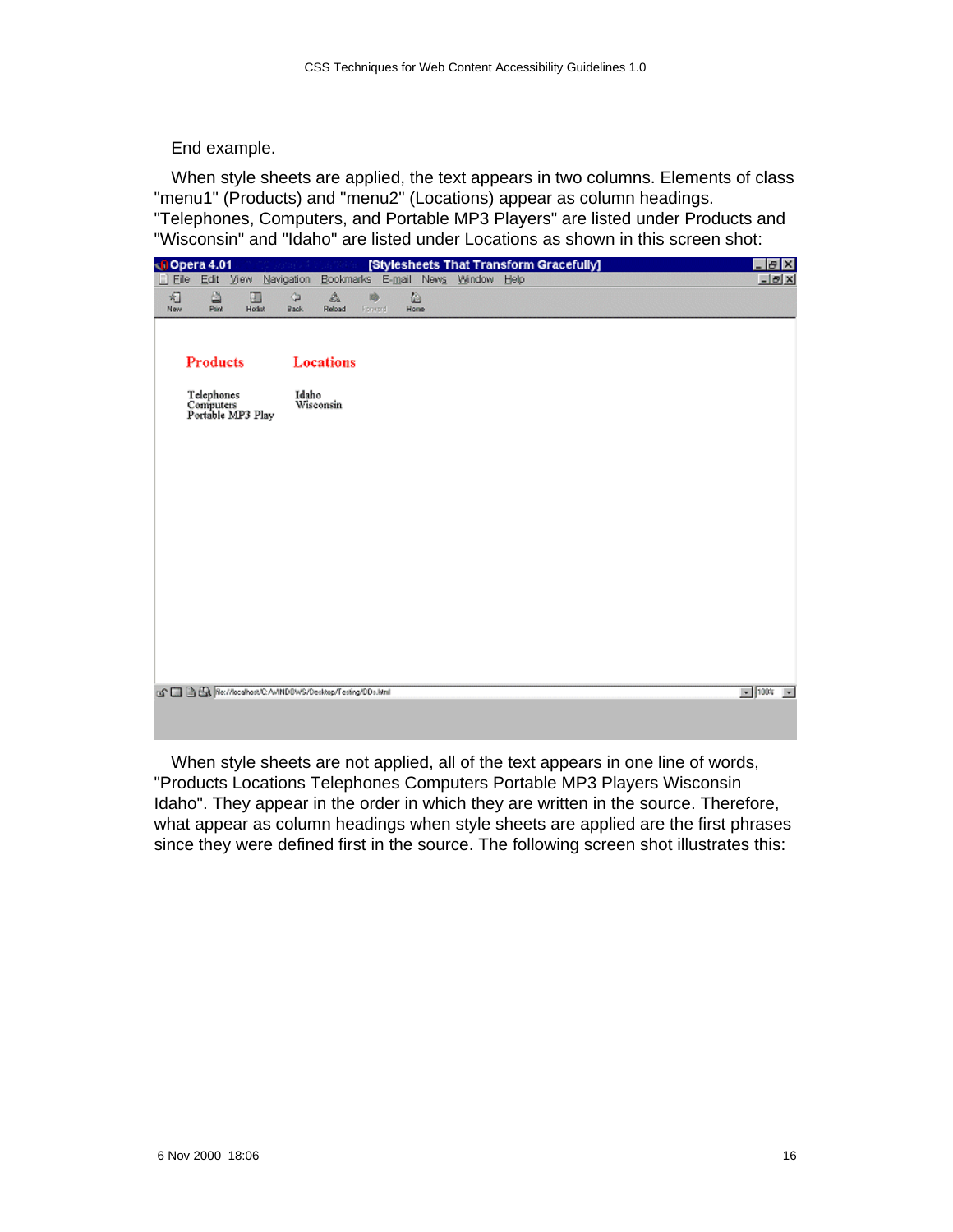| $Q$ Opera 4.01 |           |                                                              |            |             |              |           | [Stylesheets That Transform Gracefully]                                      | $ B$ $X$                                       |
|----------------|-----------|--------------------------------------------------------------|------------|-------------|--------------|-----------|------------------------------------------------------------------------------|------------------------------------------------|
| Eile<br>ш      |           | Edit View Navigation                                         |            |             |              |           | Bookmarks E-mail News Window Help                                            | $-10x$                                         |
| 汨<br>New       | ā<br>Park | o<br><b>Hotket</b>                                           | 弹<br>Book. | â<br>Reload | 睁<br>Forward | 谥<br>Home |                                                                              |                                                |
|                |           |                                                              |            |             |              |           | Products Locations Telephones Computers Portable MP3 Players Wisconsin Idaho |                                                |
|                |           |                                                              |            |             |              |           |                                                                              |                                                |
|                |           |                                                              |            |             |              |           |                                                                              |                                                |
|                |           |                                                              |            |             |              |           |                                                                              |                                                |
|                |           |                                                              |            |             |              |           |                                                                              |                                                |
|                |           |                                                              |            |             |              |           |                                                                              |                                                |
|                |           |                                                              |            |             |              |           |                                                                              |                                                |
|                |           |                                                              |            |             |              |           |                                                                              |                                                |
|                |           |                                                              |            |             |              |           |                                                                              |                                                |
|                |           |                                                              |            |             |              |           |                                                                              |                                                |
|                |           |                                                              |            |             |              |           |                                                                              |                                                |
|                |           |                                                              |            |             |              |           |                                                                              |                                                |
|                |           |                                                              |            |             |              |           |                                                                              |                                                |
|                |           |                                                              |            |             |              |           |                                                                              |                                                |
|                |           |                                                              |            |             |              |           |                                                                              |                                                |
|                |           |                                                              |            |             |              |           |                                                                              |                                                |
|                |           |                                                              |            |             |              |           |                                                                              |                                                |
|                |           |                                                              |            |             |              |           |                                                                              |                                                |
|                |           |                                                              |            |             |              |           |                                                                              |                                                |
|                |           | T C B (Re://localhost/C./MNDDWS/Desktop/Testing/NoStyle.html |            |             |              |           |                                                                              | $\frac{1}{2}$ 100k<br>$\vert \mathbf{r} \vert$ |
|                |           |                                                              |            |             |              |           |                                                                              |                                                |
|                |           |                                                              |            |             |              |           |                                                                              |                                                |

The following example shows that the same visual appearance may be created in a browser that support style sheets as well as creating a more meaningful presentation when style sheets are not applied. Structural markup (definition lists) have been applied to the content. Note that the margins have been set to 0 since in HTML browsers, definition lists are displayed with a margin set on the DD element.

#### **Example.**

```
<head><style type="text/css">
   .menu1 { position: absolute; top: 3em; left: 0em; 
            margin: 0px; font-family: sans-serif; 
            font-size: 120%; color: red; background-color: white } 
   .menu2 { position: absolute; top: 3em; left: 10em; 
            margin: 0px; font-family: sans-serif; 
           font-size: 120%; color: red; background-color: white }
   .item1 { position: absolute; top: 7em; left: 0em; margin: 0px }
  .item2 { position: absolute; top: 8em; left: 0em; margin: 0px
   .item3 { position: absolute; top: 9em; left: 0em; margin: 0px }
   .item4 { position: absolute; top: 7em; left: 14em; margin: 0px }
   .item5 { position: absolute; top: 8em; left: 14em; margin: 0px }
   #box { position: absolute; top: 5em; left: 5em } 
</style></head>
<body>
<div class="box">
<dl>
   <dt class="menu1">Products</dt>
     <dd class="item1">Telephones</dd>
```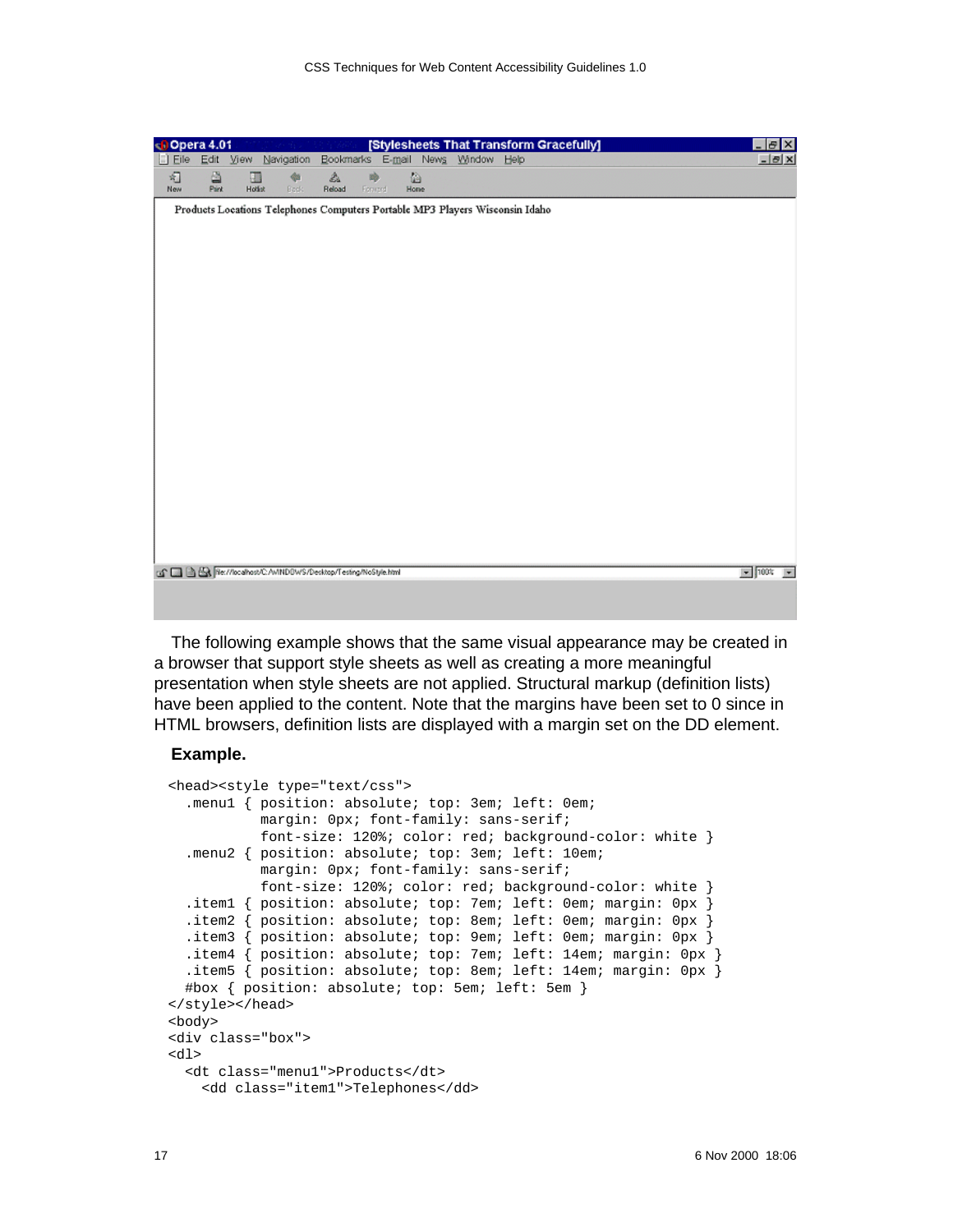```
 <dd class="item2">Computers</dd>
     <dd class="item3">Portable MP3 Players</dd>
   <dt class="menu2">Locations</dt>
    <dd class="item4">Idaho</span>
    <dd class="item5">Wisconsin</span>
  \langle dt>
\langledl>
</div>
</body>
```
End example.

When style sheets are applied, it looks as it did before. However, now when the style sheets are not applied, the text appears in a definition list rather than a string of words. What appear as column headings when style sheets are applied, appear as defined terms when style sheets are not applied as demonstrated in the following screen shot.



Note. Experience the difference between these examples for yourself: test file for style sheets that transform gracefully.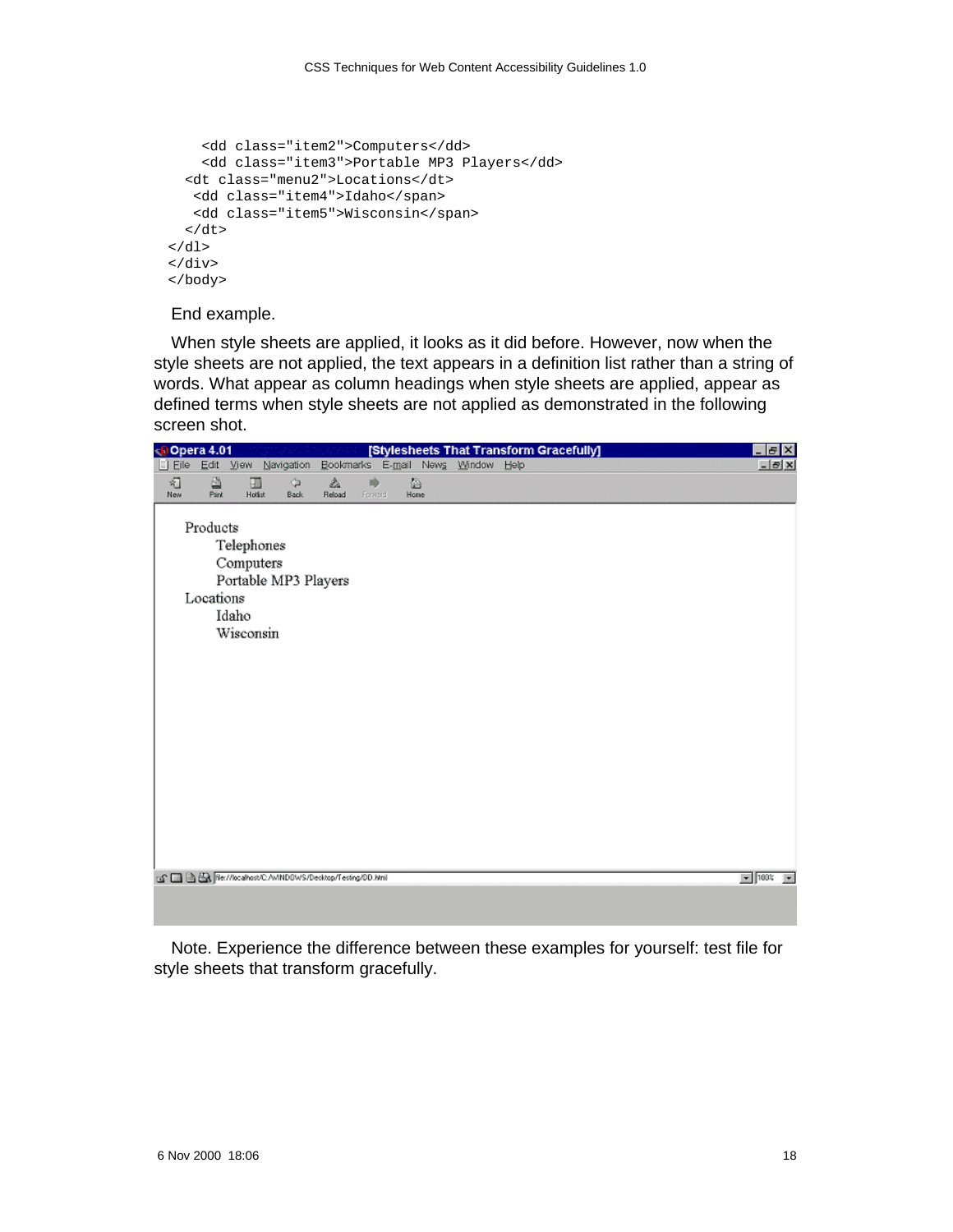# <span id="page-18-1"></span>14 Creating movement with style sheets and scripts

Checkpoints in this section: [7.3](http://www.w3.org/TR/WCAG10-TECHS/#tech-avoid-movement) Until user agents allow users to freeze moving content, avoid movement in pages. [Priority 2]

- hide/show content,
- change presentation (movement and colors)

# <span id="page-18-0"></span>15 Aural Cascading Style Sheets

Checkpoints in this section: [11.3](http://www.w3.org/TR/WCAG10-TECHS/#tech-content-preferences) Provide information so that users may receive documents according to their preferences (e.g., language, content type, etc.) [Priority 3] .

CSS2's aural properties provide information to non-sighted users and voice-browser users much in the same way fonts provide visual information. The following example show how various sound qualities (including 'voice-family', which is something like an audio font) can let a user know that spoken content is a heading:

### **Example.**

```
H1 {
   voice-family: paul; 
   stress: 20; 
   richness: 90; 
   cue-before: url("ping.au") 
}
```
The following properties are part of CSS2's aural cascading style sheets.

- 'volume' controls the volume of spoken text.
- 'speak' controls whether content will be spoken and, if so, whether it will be spelled or spoken as words.
- 'pause', 'pause-before', and 'pause-after' control pauses before and after content is spoken. This allows users to separate content for better comprehension.
- 'cue', 'cue-before', and 'cue-after' specify a sound to be played before and after content, which can be valuable for orientation (much like a visual icon).
- 'play-during' controls background sounds while an element is rendered (much like a background image).
- 'azimuth' and 'elevation' provide dimension to sound, which allows users to distinguish voices, for example.
- 'speech-rate', 'voice-family', 'pitch', 'pitch-range', 'stress', and 'richness' control the quality of spoken content. By varying these properties for different elements, users can fine-tune how content is presented aurally.
- 'speak-punctuation' and 'speak-numeral' control how numbers and punctuation are spoken, which has an effect on the quality of the experience of aural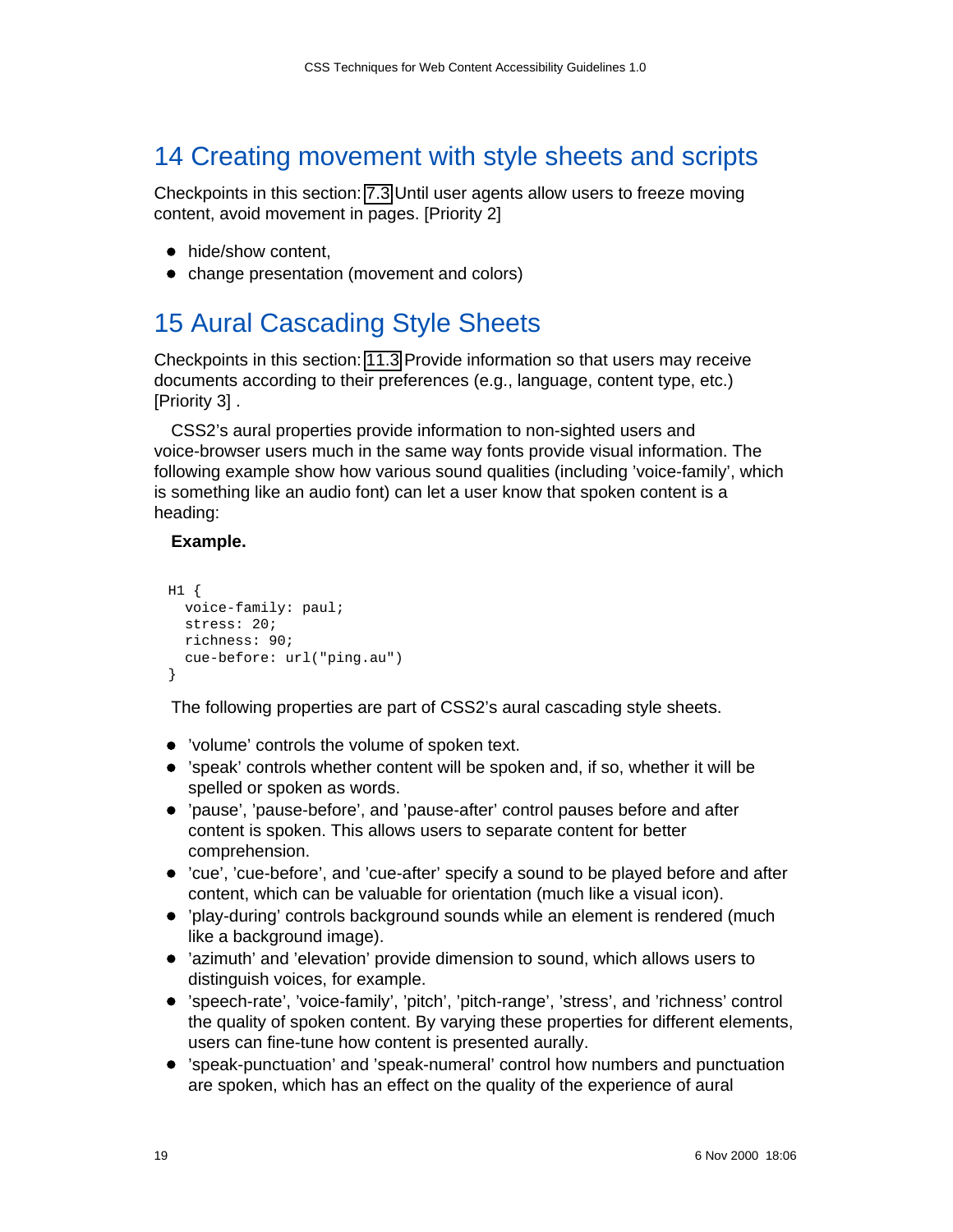browsing.

Furthermore, the 'speak-header' property describes how table header information is to be spoken before a table cell.

## <span id="page-19-1"></span>16 Access to alternative representations of content

Checkpoints in this section: [11.3](http://www.w3.org/TR/WCAG10-TECHS/#tech-content-preferences) Provide information so that users may receive documents according to their preferences (e.g., language, content type, etc.) [Priority 3] .

CSS2 lets users access alternative representations of content that is specified in attribute values when the following are used together:

- attribute selectors.
- the attr() function and the 'content' property'
- the :before and :after pseudo-elements

In the following example, the value of the "alt" attribute for the IMG element is rendered after the image (visually, aurally, etc.):

#### **Example.**

```
 IMG:after { 
    content: attr(alt) 
 }
```
Note that the value of the attribute is displayed even though the image may not be (e.g., the user has turned off images through the user interface).

### <span id="page-19-0"></span>17 Media types

Checkpoints in this section: [11.3](http://www.w3.org/TR/WCAG10-TECHS/#tech-content-preferences) Provide information so that users may receive documents according to their preferences (e.g., language, content type, etc.) [Priority 3] .

The CSS2 "media types" (used with @media rules) allow authors and users to design style sheets that will cause documents to render more appropriately on certain target devices. These style sheets can tailor content for presentation on braille devices, speech synthesizers, or TTY devices. Using "@media" rules can also reduce download times by allowing user agents to ignore inapplicable rules.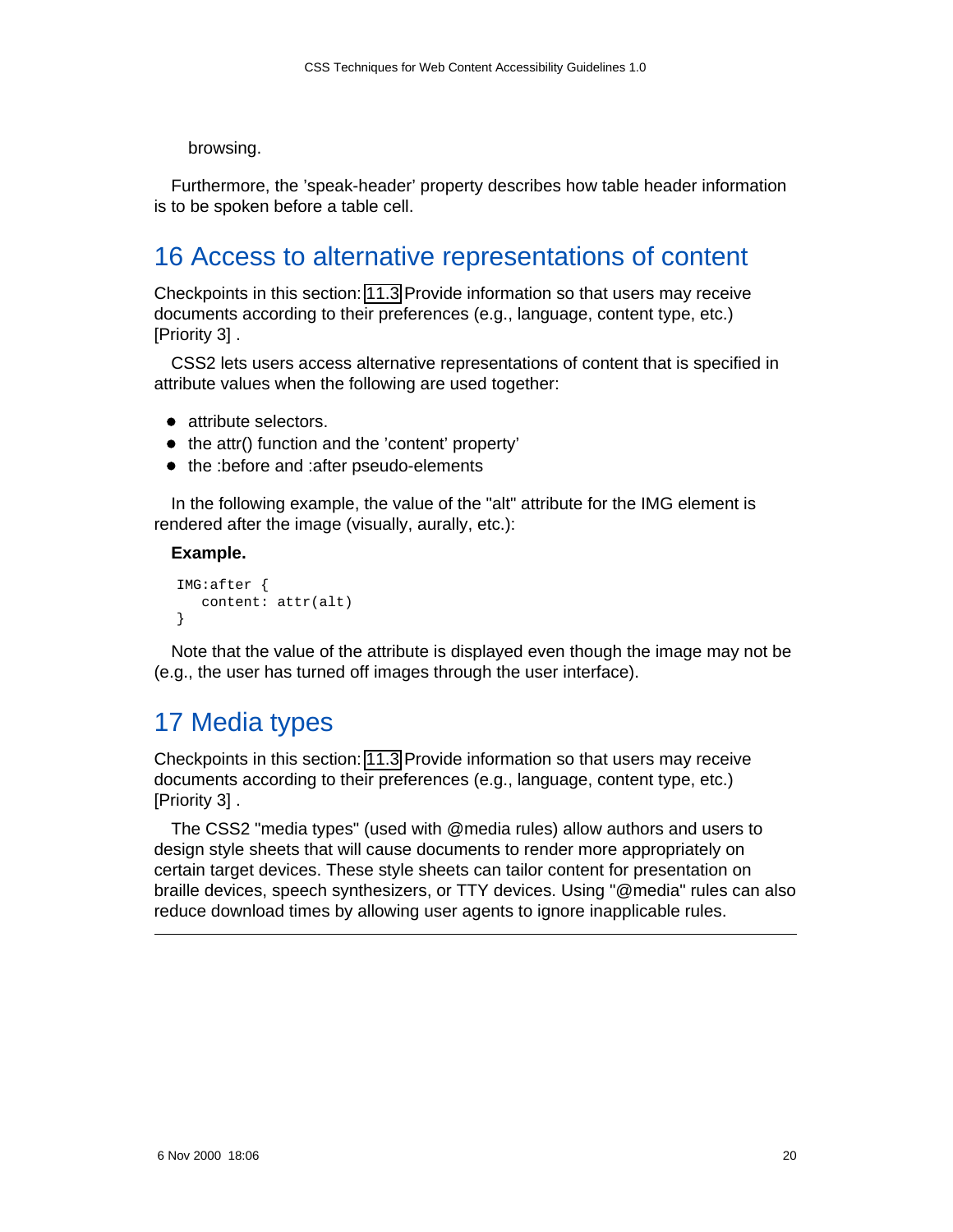## <span id="page-20-7"></span>18 References

For the latest version of any W3C specification please consult the list of [W3C](http://www.w3.org/TR/) [Technical Reports](http://www.w3.org/TR/) at http://www.w3.org/TR.

### <span id="page-20-3"></span>**[CSS1]**

["CSS, level 1 Recommendation",](http://www.w3.org/TR/1999/REC-CSS1-19990111) B. Bos, H. Wium Lie, eds., 17 December 1996, revised 11 January 1999. This CSS1 Recommendation is http://www.w3.org/TR/1999/REC-CSS1-19990111. The [latest version of CSS1](http://www.w3.org/TR/REC-CSS1) is available at http://www.w3.org/TR/REC-CSS1.

### <span id="page-20-2"></span>**[CSS2]**

["CSS, level 2 Recommendation",](http://www.w3.org/TR/1998/REC-CSS2-19980512/) B. Bos, H. Wium Lie, C. Lilley, and I. Jacobs, eds., 12 May 1998. This CSS2 Recommendation is

http://www.w3.org/TR/1998/REC-CSS2-19980512/. The [latest version of CSS2](http://www.w3.org/TR/REC-CSS2/) is available at http://www.w3.org/TR/REC-CSS2.

### <span id="page-20-1"></span>**[WCAG10]**

["Web Content Accessibility Guidelines 1.0",](http://www.w3.org/TR/1999/WAI-WEBCONTENT-19990505/) W. Chisholm, G. Vanderheiden, and I. Jacobs, eds., 5 May 1999. This WCAG 1.0 Recommendation is http://www.w3.org/TR/1999/WAI-WEBCONTENT-19990505/.

### <span id="page-20-0"></span>**[WCAG10-TECHS]**

["Techniques for Web Content Accessibility Guidelines 1.0",](http://www.w3.org/TR/WCAG10-TECHS/) W. Chisholm, G. Vanderheiden, I. Jacobs, eds. This document explains how to implement the checkpoints defined in "Web Content Accessibility Guidelines 1.0". The latest draft of the techniques is available at http://www.w3.org/TR/WCAG10-TECHS/.

### <span id="page-20-6"></span>19 Resources

**Note:** W3C does not guarantee the stability of any of the following references outside of its control. These references are included for convenience. References to products are not endorsements of those products.

### <span id="page-20-5"></span>19.1 Other guidelines

### **[UWSAG]**

["The Unified Web Site Accessibility Guidelines",](http://trace.wisc.edu/redirects/htmlgide/version8.htm) G. Vanderheiden, W. Chisholm, eds. The Unified Web Site Guidelines were compiled by the [Trace R & D Center](http://www.tracecenter.org/) at the University of Wisconsin under funding from the National Institute on Disability and Rehabilitation Research (NIDRR), U.S. Dept. of Education.

### <span id="page-20-4"></span>19.2 Accessibility resources

### <span id="page-20-8"></span>**[LIGHTHOUSE]**

[The Lighthouse](http://www.lighthouse.org/) provides information about accessible colors and contrasts.